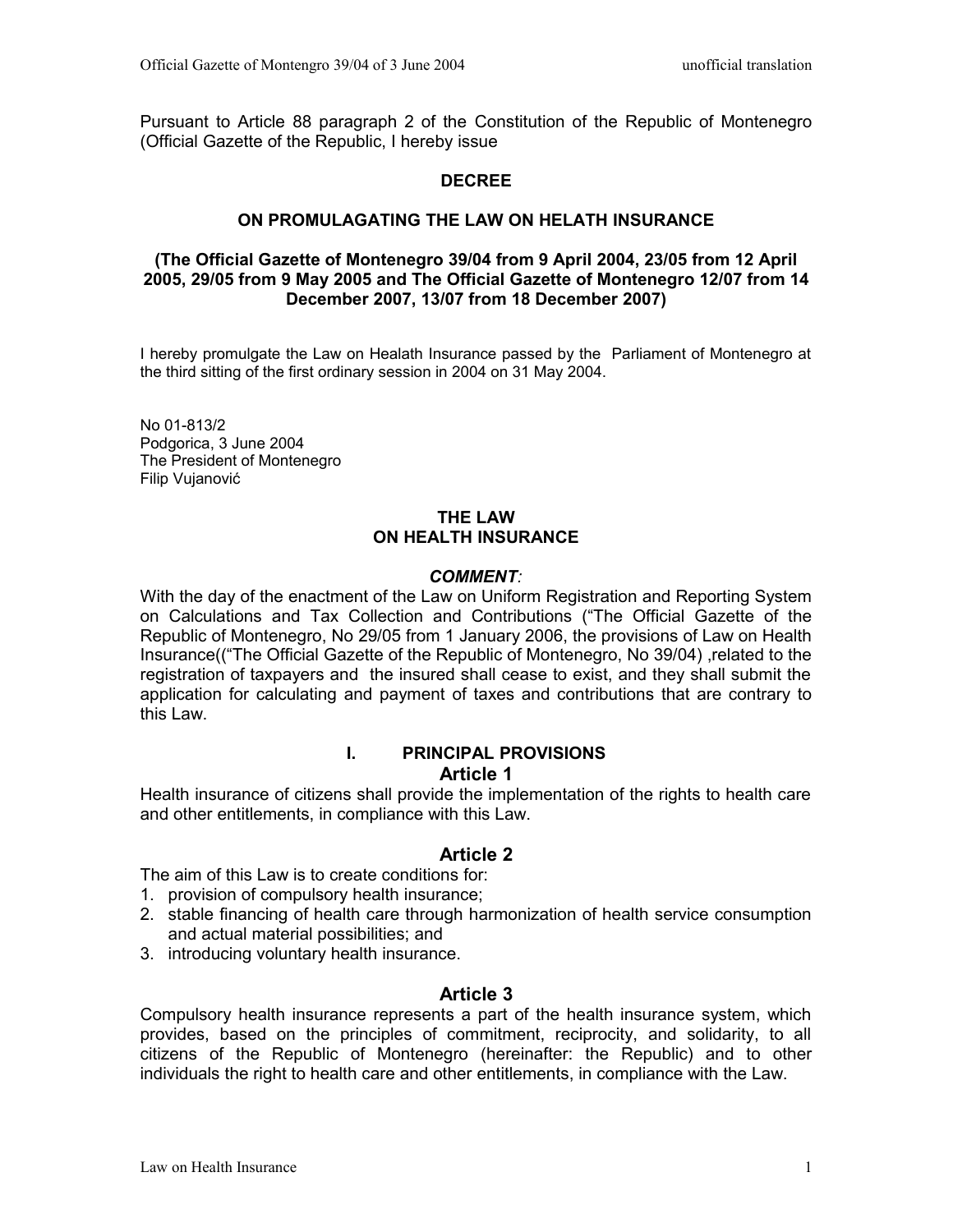The Republic Health Insurance Fund (hereinafter: the Fund) shall provide the implementation of compulsory health insurance, in line with the law.

#### **Article 4**

Voluntary health insurance represents a special form of health insurance, which provides, based on the principle of voluntariness and within established standards, special conditions of the provision of health care in terms of staff, accommodation, and the time of rendered health care, as well as entitlements that are not included in the compulsory health insurance.

#### **Article 5**

Health insurance rights cannot be indorsed to other persons or inherited. Rights to cash compensations that are due but remained not effected, due to the death of the insured person, can be inherited.

### **Article 6**

In terms of this Law, specific terms and expressions have the following meaning:

- 1. **insured person** the citizen who is entitled to health care and other rights within health insurance under conditions established by this Law;
- 2. **chosen team or chosen doctor**  the chosen team of medical doctors or the selected MD or selected dentist;
- 3. **health care providers**  health care institution or the chosen team or chosen doctor;
- 4. **medical card** public document which proves the insured person's status;
- 5. **foreigner**  foreign citizen or person without citizenship.

#### **II. COMPULSORY HEALTH INSURANCE 1. Insured persons Article 7**

Insured persons who have rights and obligations deriving from compulsory health insurance are the insured, their family members, and other persons in compliance with this Law.

### *1.1. The Insured* **Article 8**

According to this Law, the insured are considered:

- 1. individuals employed by an enterprise, other legal entity, state body, local administration body's unit or local administration, or by a private person (hereinafter: the employer);
- 2. individuals performing jobs in compliance with the basis of specific employment agreements;
- 3. civil individuals serving at the Army or military units and military institutions;
- 4. elected or appointed individuals if they receive earnings for performed functions;
- 5. members of boards of directors in enterprises and other legal entities and members of boards of directors in public enterprises and institutions who receive wages for their work if they are not otherwise insured;
- 6. citizens of Serbia and Montenegro employed on the territory of the Republic by foreign and international organizations and institutions, foreign consular and diplomat representative offices or by foreign legal and private entities, if it is not otherwise regulated by an international agreement;
- 7. the employed referred to work abroad, or individuals employed by an enterprise or other legal entity with its headquarters in the Republic, which performs its activities abroad, if they are not compulsory insured as per regulations of the country they are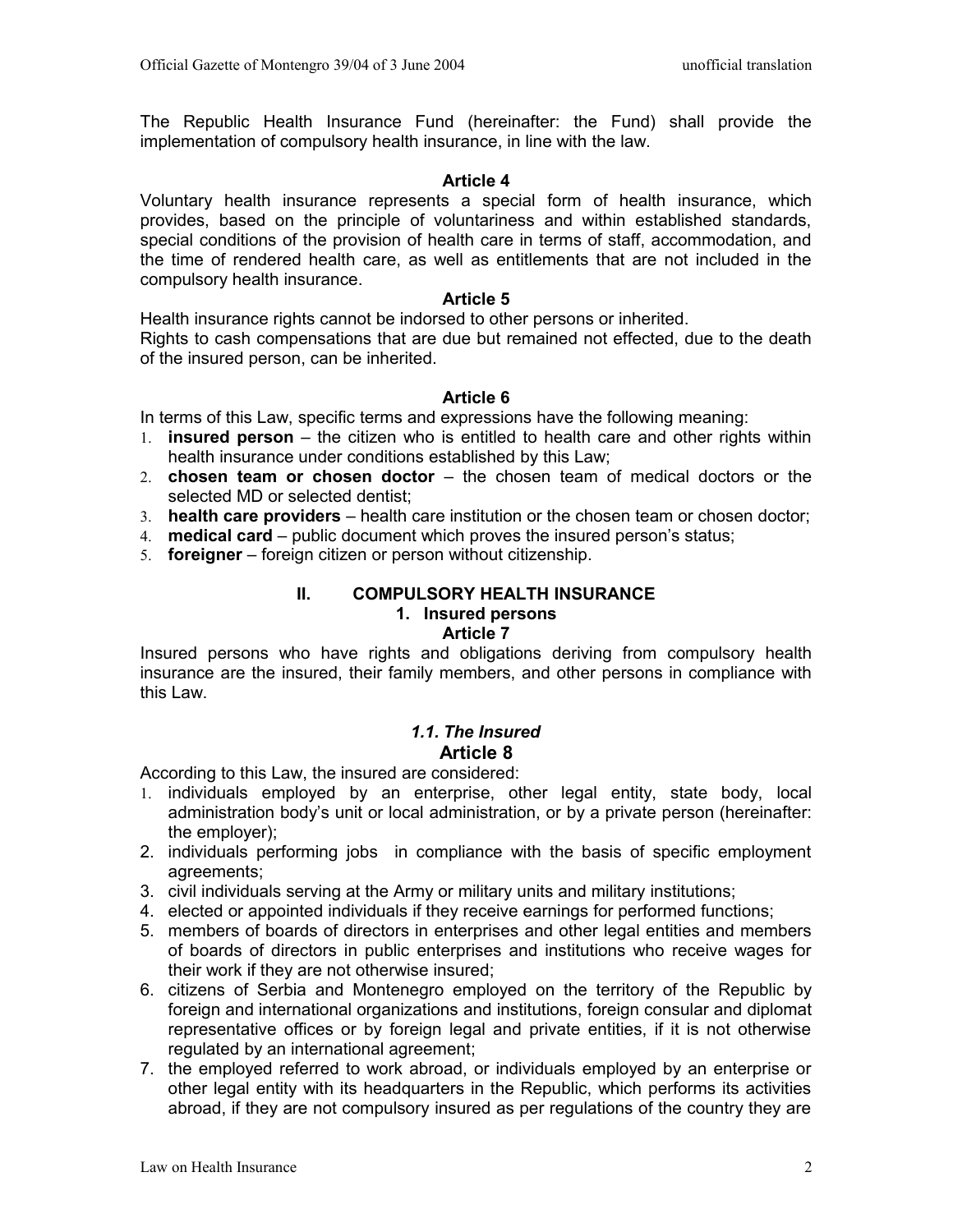referred to or where they are employed, or if it is not otherwise regulated by an international agreement;

- 8. citizens of Serbia and Montenegro employed abroad at households of citizens of the Republic quoted in Item 7 of this Article ;
- 9. citizens of Serbia and Montenegro employed abroad if they are not compulsory insured by a foreign insurance company or if they cannot, according to regulations of such country, cannot exercise or use health insurance rights out of its territory, and before leaving its territory they were insured in the Republic, or if they had domicile in the Republic prior to their departure abroad;
- 10. foreigners working for national legal or private entities in the Republic on the basis on specific contracts and agreements on international technical assistance;
- 11. foreigners employed by international organizations and institutions and other foreign legal and private entities on the territory of the Republic if it is not otherwise regulated by an international agreement, or if they are not insured as per regulations of another country;
- 12. foreigners employed by foreign consular and diplomatic representative offices on the territory of the Republic if such insurance is envisaged by an international agreement;
- 13. entrepreneurs and individuals independently performing professional activity as their principal occupation;
- 14. individuals performing activities according to job contracts or author's agreement or other agreements for which they have right to wages in compliance with the specific law, if they are not otherwise insured;
- 15. redundant employees or those who have quit entrepreneur activity while they receive cash benefits according to labor regulations and the unemployed exercising their right to benefits in compliance with unemployment regulations;
- 16. individuals who exercise their right to the wage compensation after termination of their employment, in compliance with the specific law;
- 17. the unemployed included in the list of the unemployed;
- 18. pension beneficiaries on the basis of regulations on pension and disability insurance;
- 19. war veterans, military invalids, civil invalids of war, and persons receiving veteran allowance if they are not otherwise insured;
- 20. beneficiaries of social protection rights, in line with specific regulations, if they are not otherwise insured;
- 21. citizens of the Republic receiving their pension or disability allowance exclusively from the foreign insurance company and having their domicile in the Republic if it is not otherwise regulated by the international agreement;
- 22. founders or owners of enterprises and entrepreneurs if they are not employed by those enterprises, if they are not otherwise insured;
- 23. individuals performing agricultural activity as their only and principal occupation, in terms of regulations of pension and disability insurance, and individuals who own agricultural land if they are not otherwise insured;
- 24. priests and church employees (hereinafter: clergy), as well as monks and nuns (hereinafter: individuals performing religious functions) if they are not otherwise compulsory insured;
- 25. individuals sentenced to imprisonment, as well as individuals under the measure of mandatory custody and mandatory treatment of alcohol and drug addicts.

The status of the insured person shall cease for a founder or owner-entrepreneur referred to in item 22, paragraph 1 of this Article during temporary cancellation of business registration if he/she does not effect payments (contribution) for compulsory health insurance.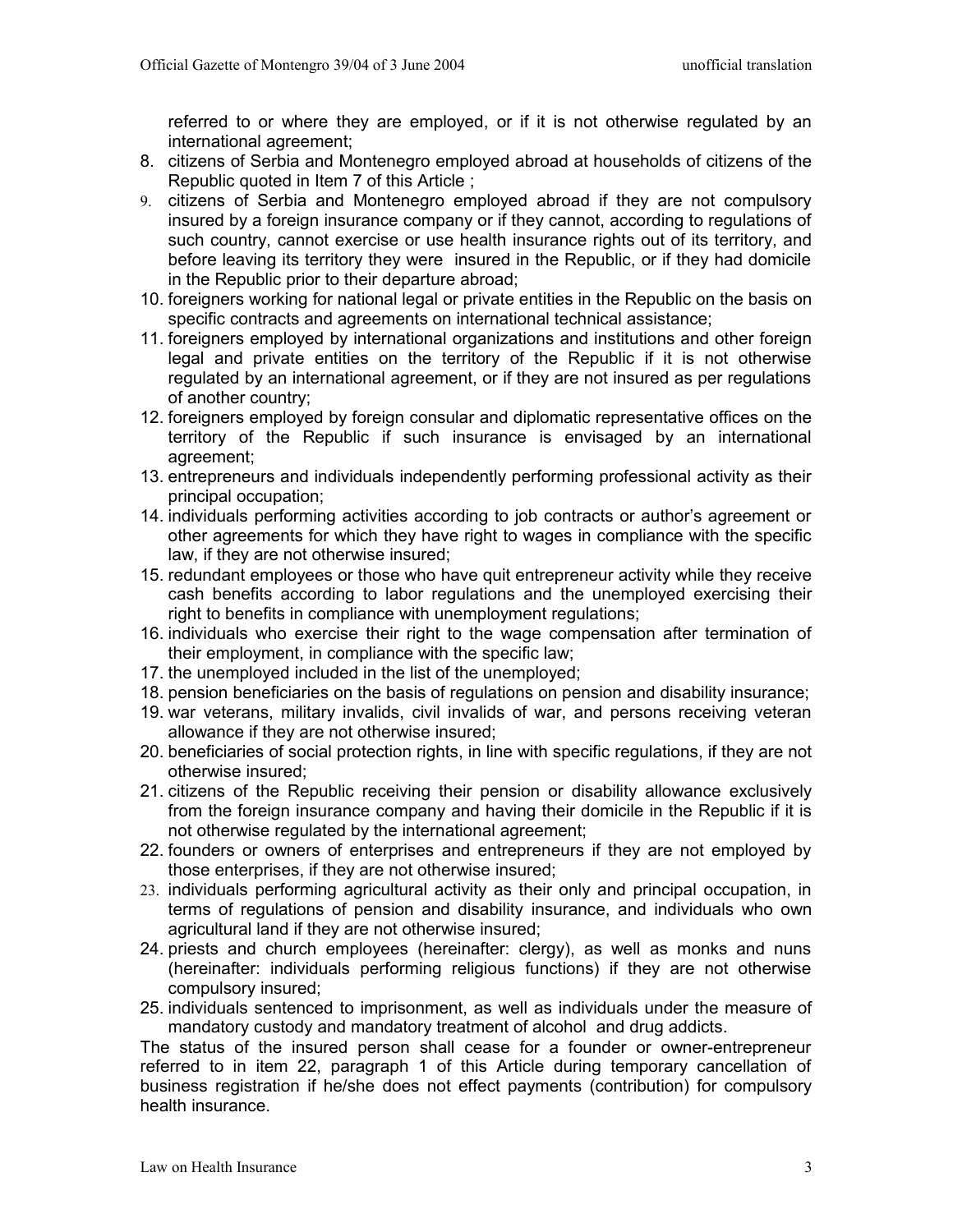Citizens of the countries, which the international agreement on social insurance has been made with, shall be provided with health care to the extent stipulated in such agreement.

### *1.2. Family Members of the Insured* **Article 10**

Compulsory health insurance rights shall be provided, under the conditions of this Law, to family members of the insured if they do not enjoy them against some of terms quoted in Article 8 of this Law.

In terms of this Law, family members are considered:

- members of close family  $-$  spouse and children from the marriage and out of marriage, adopted children, step-children, and foster children;
- members of extended family parents (father, mother, stepparents, and adoptive parents) and grandchildren, siblings if they are permanently and totally incapable for work in terms of specific regulations and if they are supported by the insured person.

# **Article 11**

A divorced spouse shall keep the status of the insured person as a family member:

- if he/she is entitled to the support by a court's decision, while such support lasts;
- if he/she was absolutely and permanently incapable for work at the time of divorce, in line with specific regulations;
- if he/she is entrusted with custody and education of children by court's decision for the period of time during which children enjoy the right of support.

An individual referred to in paragraph 1 of this Article is entitled to compulsory health insurance if he/she is not otherwise insured and if he/she submits his/her application to the Fund within 30 days after divorce, i.e. after effective court's decision on the support or on the custody and education of children.

# **Article 12**

The child of insured person is entitled to compulsory health insurance, under the conditions of this Law, until termination of compulsory education (as per regulations in the area of education). If the child is included in regular or part-time education, then the entitlement lasts until the deadline envisaged for regular education elapses, but not later than the age of 26.

The child referred to in paragraph 1 of this Article, who has interrupted education due to an illness, shall be entitled to compulsory health insurance during such illness. If afterwards the child continues education, he/she shall be entitled to compulsory health insurance even after the age limit established in paragraph 1 of this Article has elapsed, but not longer than the period of interruption of education lasted due to the illness. Justification of interruption of education due to an illness shall be established in line with the Fund's general legal act.

If the child referred to in paragraph 1 of this Article becomes incapable of independent living and work, in terms of specific regulations, before deadlines for regular education quoted in paragraph 1 of this Article elapse, then he/she shall be entitled to compulsory health insurance during such incapability as well.

The child who becomes permanently incapable of independent living and work in terms of specific regulations after the age established in paragraph 1 of this Article , shall be entitled to compulsory health insurance if he/she is supported by the insured person as he/she does not have hi/her own income.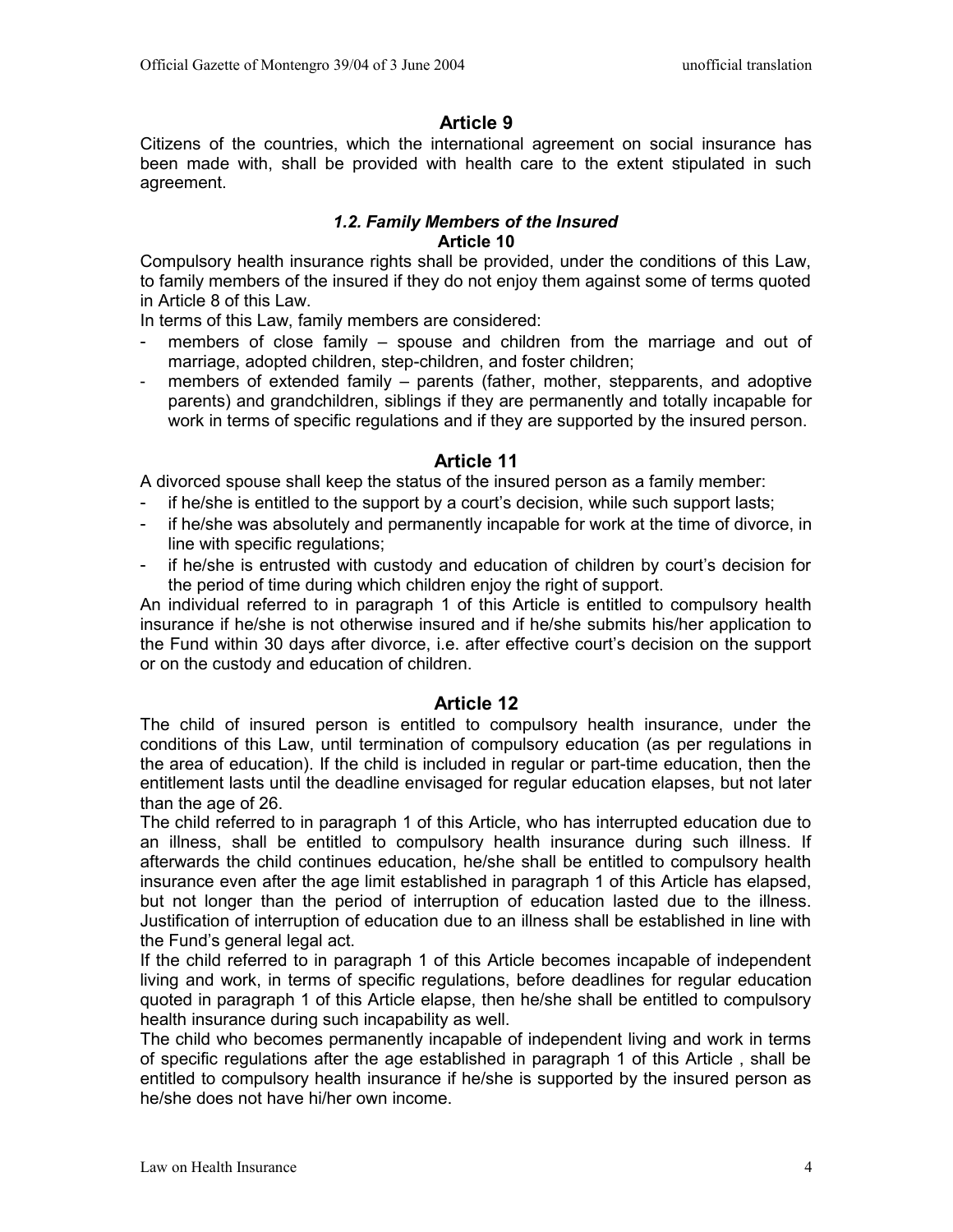Children without parents and children for whom the guardianship authority has established that they are without parental care shall be entitled to compulsory health insurance.

Children with one or both parents shall be entitled to compulsory health insurance as children referred to in paragraph 1 of this Article if their parents are not in position, due to their health condition or other circumstances, to work, i.e. to take care of their children and to support them.

Children quoted in paragraph 1 and 2 of this Article shall be entitled to compulsory health insurance under conditions established by Article 12 of this Law.

### **Article 14**

Individuals, who do not have status of the insured person under term quoted in Article 8- 13 of this Law, may acquire the insured person status for themselves and their family members and implement entitlements from compulsory health insurance under the conditions established by Article 12 of this Law.

# **2. Rights within Compulsory Health Insurance Article 15**

Rights within compulsory health insurance are:

1. The right to health care;

2. The right to the wage compensation during temporary incapability to work; and

3. The right to compensation for travel expenses related to the use of health care.

The insured person shall exercise rights referred to in Paragraph 1 of this Article in the manner established by this Law and the law regulating health care.

### *I.1 The Right to Health Care* **Article 16**

Health care includes:

1) medical measures and procedures for improvement of health, prevention, fighting and early detection of diseases and other health disorders;

2) medical examinations and other types of medical assistance in order to establish, monitor, and check up health condition;

3) medical treatment of the sick and injured and other types of medical assistance;

4) medical treatment out of the Republic – abroad;

- 5) prevention and medical treatment of mouth and teeth diseases;
- 6) medical rehabilitation;<br>7) medicinal products and
- medicinal products and medical means;

8) medical-technical devices (prosthesis, orthopedic and other devices, dental-prosthetic assistance and dental materials and restorations).

Health care quoted in paragraph 1, item 5 of this Article includes medical treatment of mouth and teeth diseases in urgent medical situations and prevention and treatment of mouth and teeth diseases with children up to 15 years of age and persons older than 65.

# **Article 17**

The scope of rights and standards of health care referred to in Article 16, paragraph 1, items 1-5 shall be determined by he Government of the Republic of Montenegro (hereinafter: The Government), at the proposal of Ministry of Health and starting from the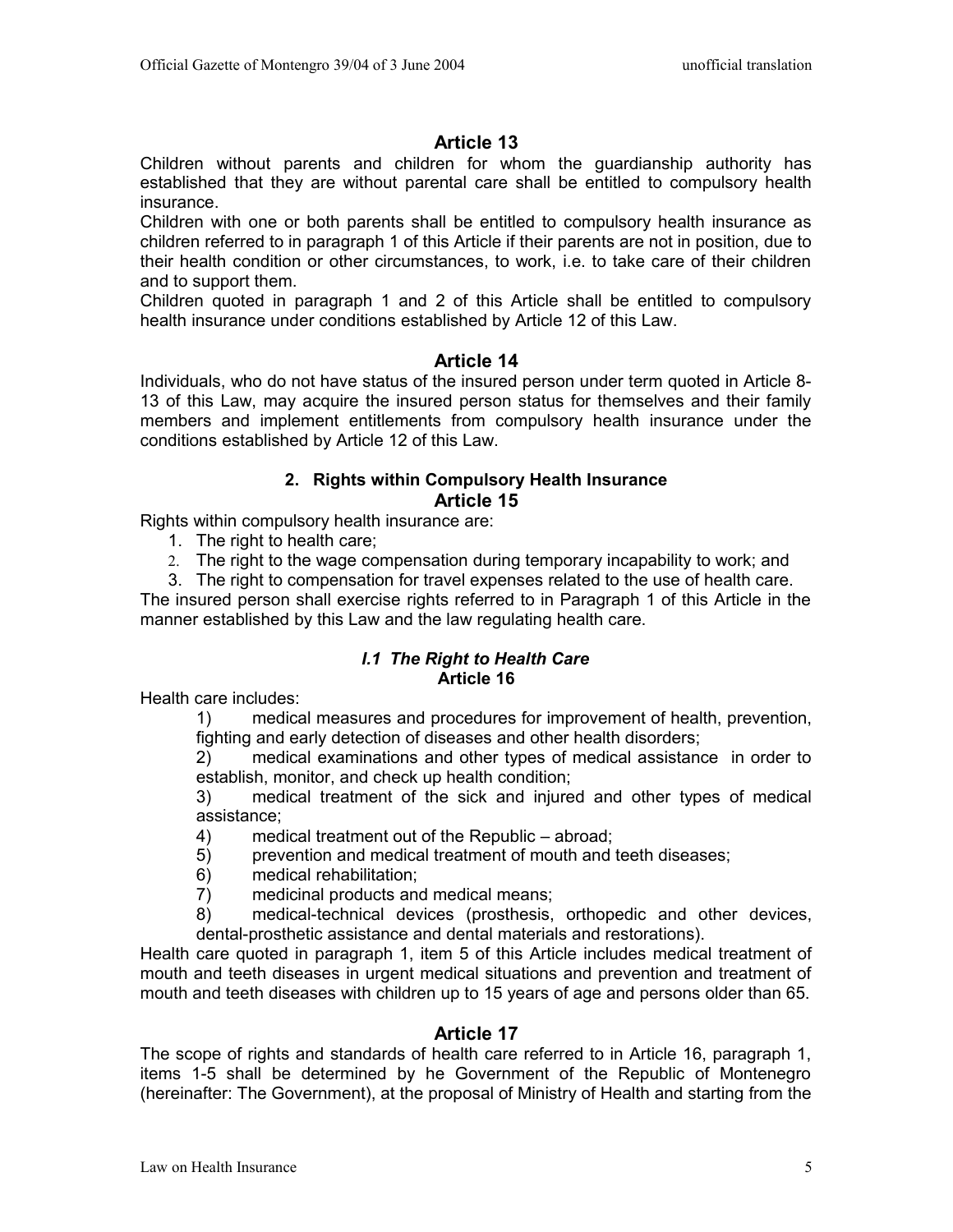annual Health Care Plan and of the annual Fund's financial plan, as well as the available health capacities, particularly paying attention to health care of the following groups:

- 1. children quoted in Article 12 and 13 of this Law;<br>2. women during pregnancy, delivery, and motherho
- 2. women during pregnancy, delivery, and motherhood;<br>3. persons over 65:
- 3. persons over 65;
- 4. military veterans and civil veterans of war, in line with specific regulations;

5. handicapped persons with considerable physical disabilities of minimum 70% that has been established in terms of specific regulations;

6. persons sick with infectious diseases, rheumatic fever and its complications, malignant diseases, diabetes, chronic kidney insufficiency, coronary, cerebral and vascular diseases, systemic auto-immune diseases, fixed hypertension with complications, progressive neuro-muscular diseases, cerebral paralysis, multiple sclerosis, cystic fibrosis and hemophilia, persons with mental illnesses and insufficiently developed mental persons in relation to health protection from those diseases.

### **Article 18**

The following is not considered as health care in terms of Article 16 of this Law:

- 1. medical examinations in order to establish health condition, physical disability and invalidity in the procedures before other organizations and authorities;
- 2. medical examinations for employment, enrollment in educational institutions and training courses, obtaining medical certificate for driver's license, court and other proceedings, and in other cases when examination is not undertaken for the purpose of health protection;
- 3. medical examinations of the employed referred by organizations to work abroad, in compliance with the specific law, as well as measures of preventive health care for trips abroad and medical examinations for such trips.

# **Article 19**

The Fund shall establish the following:

1) indications for the utilization of medical rehabilitation at medical institutions performing specialized rehabilitation;

2) list of medicinal products that are prescribed and dispensed charging the Fund for compulsory health insurance; and

3) indications for medical-technical devices (prosthesis, orthopedic and other devices, dental-prosthetic assistance and dental materials and restorations) and standards for materials used for manufacturing these products, expiration time, and conditions for making new ones before the expiration date.

The Fund shall seek for expert opinions from competent health institutions in the procedure of adopting legal acts referred to in paragraph 1, items 1 and 3 of this Article .

### **Article 20**

The Fund shall not provide the funding for the implementation of health care in the following cases:

- 1. esthetic-reconstructing surgeries, except for congenital anomalies with children, breast reconstruction following mastectomy, and esthetic reconstruction following heavy injuries in order to prevent disability;
- 2. procedure of artificial insemination, including in-vitro insemination after the second attempt;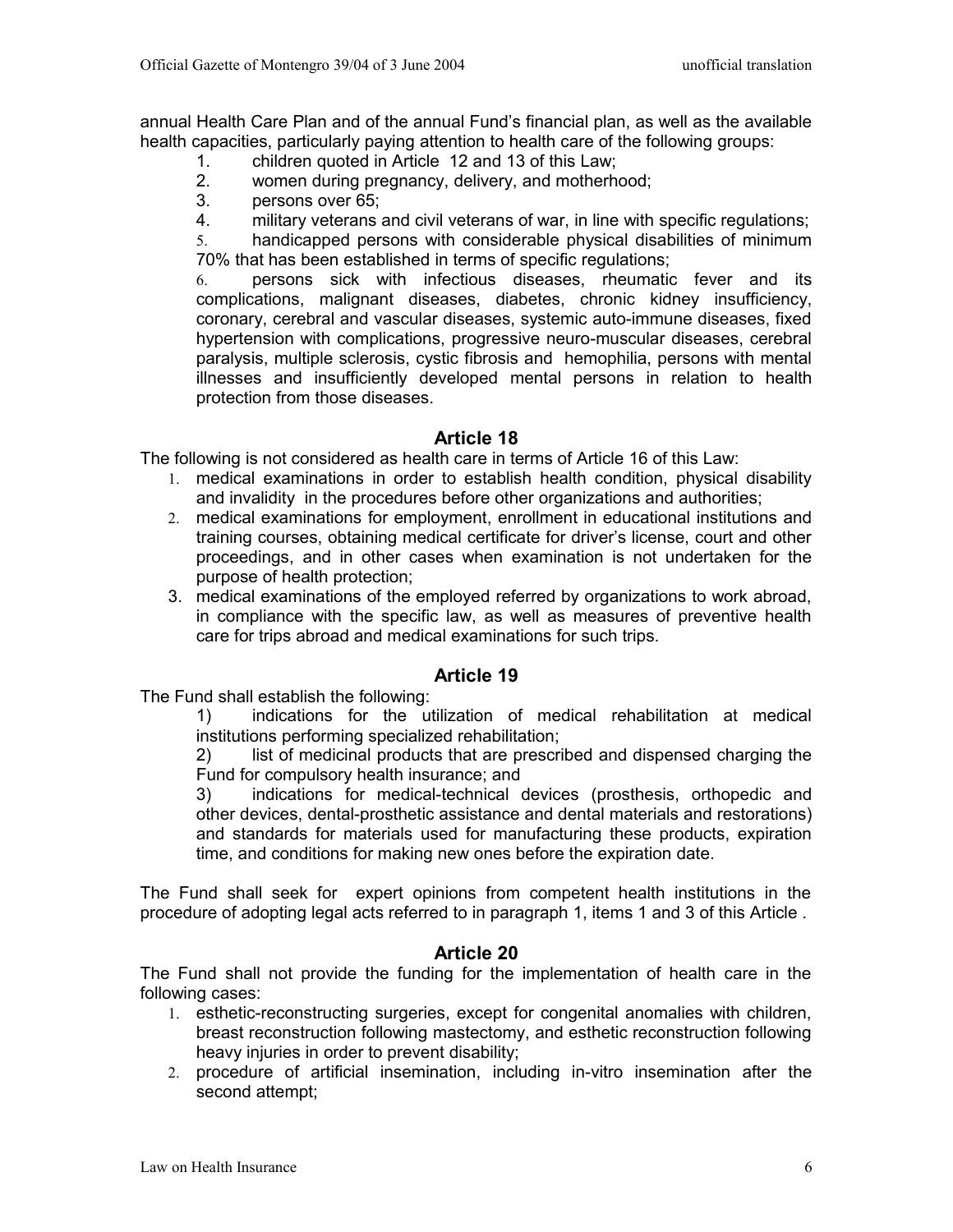- 3. surgical treatment of obesity;
- 4. treatment of medical complications caused by using health care out of compulsory health insurance;
- 5. specific health care of the employed implemented on the basis of an agreement between the employer and health institution.

### *2.1.1. Health Care of the Insured Working Abroad*

### **Article 21**

The insured person referred to in Article 8, item 7 of this Law while working abroad shall be entitled to using health care abroad to the extent which is provided for the employed and insured in the Republic.

The insured person's (referred to in Paragraph 1 of this Article ) immediate family members, while staying abroad with the insured person, shall be entitled to health care abroad if the insured person has been referred to work abroad for a period longer than 6 months. If the insured person has been referred to work abroad for the period up to 6 months, they shall enjoy health care only in the case of urgent medical assistance.

### **Article 22**

The insured who are employed at households of citizens of the Republic working abroad, as well as their immediate family members (while staying with them abroad), individuals referred abroad by an organization to execute certain activities or tasks, or for education/training or skills upgrading (if they had their domicile on the territory of the Republic before their employment, or departure abroad) shall be entitled to health care abroad only in the case of urgent medical assistance during their stay abroad up to 6 months. Should they work abroad longer than 6 months, they shall be entitled to health care to the extent that is established for the insured in the Republic.

### **Article 23**

The insured shall be entitled to health care referred to in Article 20-22 of this Law if it has been established, prior to their departure abroad, that they are not sick with an acute or chronic illness, which requires medical treatment or medical surveillance.

The insured person, or his/her immediate family member, who has stayed abroad without previously established health condition, in terms of paragraph 1 of this Article, shall be only entitled to the compensation of expenses for the use of urgent medical assistance – if it is established that he/she has not been ill with any acute or chronic illness, which requires medical treatment or medical surveillance.

# **Article 24**

The Fund shall determine closer requirements and methods of the receiving health care for individuals referred to in Article 21, 22, and 23 of this Law.

# 2.2. *The Entitlement to the Wage Compensation during Temporary Incapability to Work*

## **Article 25**

The insured – employed quoted in Article 8, items 1, 3, 4, and 13 of this Law shall be entitled to wage compensation during their temporary incapability to work.

The wage compensation shall belong to the insured referred to in paragraph 1 if they are:

1) temporarily incapable to work due to an illness or an injury;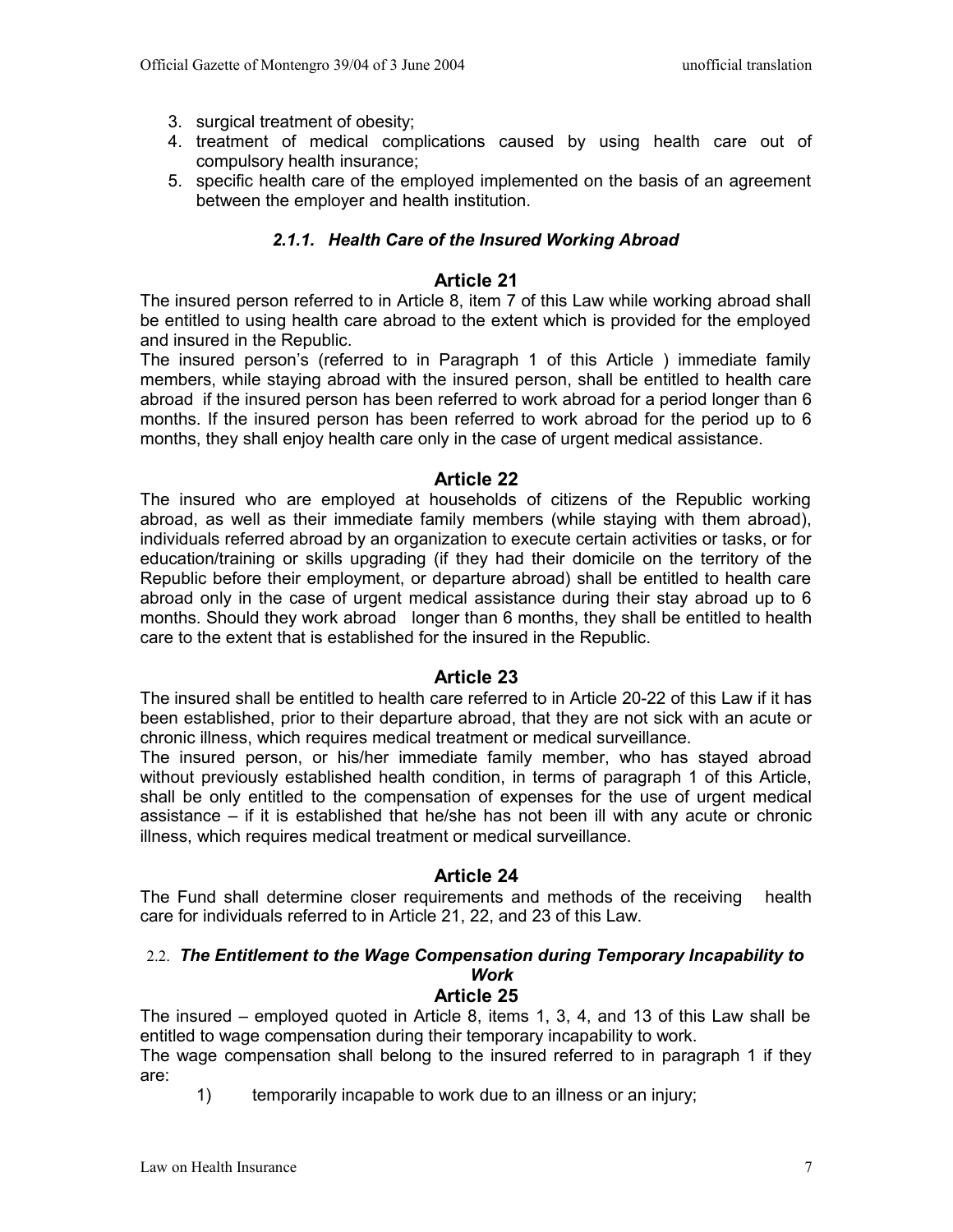2) incapable to work due to medical examinations/tests;

3) isolated as germ-carriers or due to occurrence of infection in their surroundings;

4) assigned to take care of a sick immediate family member under conditions established by the Fund's general legal act;

5) incapable to work due to voluntary donating of tissues and body organs;

6) assigned as escorts to a sick person referred to medical treatment or medical examination to the other place, or while staying as an escort in the hospital, in line with the general legal act of the Fund.

### **Article 26**

The wage compensation for the first 60 days of temporary incapability to work shall be covered by the employer's from own funds, and afterwards, it shall be provided by the Fund.

#### **Article 27**

The basis for calculation of the wage compensation during temporary incapability to work shall be the average net earnings that the employed person has realized within 3 months prior to the month when temporary incapability to work occurred. It cannot be higher than the net earnings used as a basis for calculation of contribution payment for compulsory health insurance.

The basis for the compensation quoted in paragraph 1 of this Article shall also include the basis upon which the wage compensation is established if the insured person has been incapable to work at the time, the wage compensation for the work during state holidays, compensation for the annual leave, and compensation during paid leave.

If temporary incapability to work lasts longer than a month, the compensation basis for each following month of continuous incapability to work shall be harmonized with earnings growth at the legal or private entity where the person is employed realized in the month preceding the one when the compensation is effected.

If it is not possible to establish the basis for compensation, the amount of earnings, which the employed person would have earned if he/she had worked, should be used as the compensation basis.

For entrepreneurs and individuals independently performing economic or other activity as their principal occupation, the basis for compensation during temporary incapability to work shall be the basis upon which contribution for compulsory health insurance is calculated and paid.

### **Article 28**

The wage compensation during temporary incapability to work shall be established at a minimum amount of 70% of the compensation basis.

The compensation amount referred to in paragraph 1 of this Article that is covered by the employer from own funds shall be established by a collective agreement for employees, in compliance with this Law.

The wage compensation during temporary incapability to work caused by an injury at work and occupational disease, isolation of germ-carriers, and donation of blood, tissue and body organs, as well as during maintenance of pregnancy, as well as for blind persons, shall be provided at 100% of the compensation basis.

The wage compensation based on temporary incapability to work while maintenance of pregnancy shall be provided from the Fund's means for compulsory health insurance from the very first day of temporary incapability to work.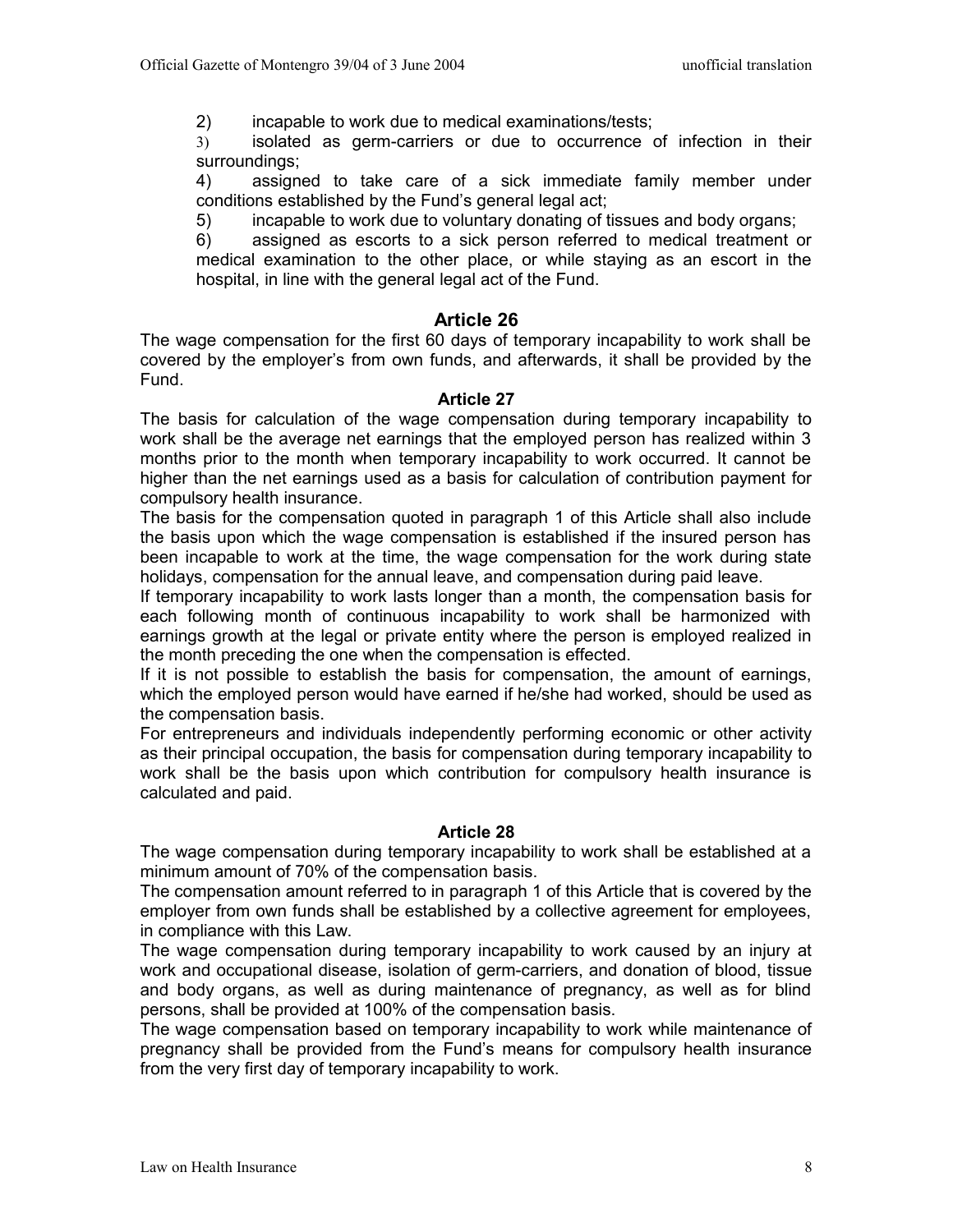The wage compensation, in line with this Law, shall pertain from the first day of temporary incapability to work and throughout its duration, but only for the period of time when the insured person would have worked and received wages if temporary incapability had not occurred.

### **Article 30**

In the case of a longer incapability to work caused by an illness or an injury, but not longer than 10 months of continuous incapability to work, or after 12 months during which there was total of 12 months of incapability to work with interruptions, the Fund shall be obliged to refer the employed person, along with necessary medical documentation, to the competent authority for assessment of working capability, i.e. disability, according to regulations on pension and disability insurance.

The authority referred to in paragraph 1 of this Article shall be obliged to assess working capability or disability within 60 days from the day of submitting the request for assessment of working capability. During that time, the Fund shall provide compensation of wages, and after that, compensation of net wages shall be provided by the Pension and Disability Insurance Fund.

The entitlement to the wage compensation shall cease after the decision on the established disability, according to regulations on disability insurance, becomes effective.

An agreement between the Fund and the Pension and Disability Insurance Fund shall closely regulate issues related to the referring the insured person for assessment of working capability, payment of the wage compensation, and type of disease where an opinion and assessment can be given if medical treatment is not over.

### **Article 31**

The wage compensation shall not belong to the insured person in the following cases:

- 1. if he/she has intentionally caused incapability to work;
- 2. if incapability to work has been caused by use of alcohol or psycho-active substances;
- 3. if during temporary incapability to work he/she performs economic or other activity that generates income;
- 4. if he/she has intentionally hindered improvement of his/her health condition;
- 5. if he/she has not, without a good reason, submitted himself/herself to medical treatment, unless the consent is required as per special regulations for such medical treatment;
- 6. if he/she does not report to the chosen doctor or chosen team, or to the panel of doctors, for assessment of his/her capability or does not report to medical examination at the scheduled time.

The insured person shall not be entitled to the wage compensation from the day when circumstances from paragraph 1 of this Article have been established throughout the duration of such circumstances or their consequences.

If circumstances quoted in paragraph 1 of this Article are established after implementation of the entitlement to the wage compensation, the payment of compensation shall be stopped.

The wage compensation shall not belong to persons serving sentence of imprisonment and persons under security measure of compulsory psychiatric treatment and custody of alcoholics and drug addicts at a health institution.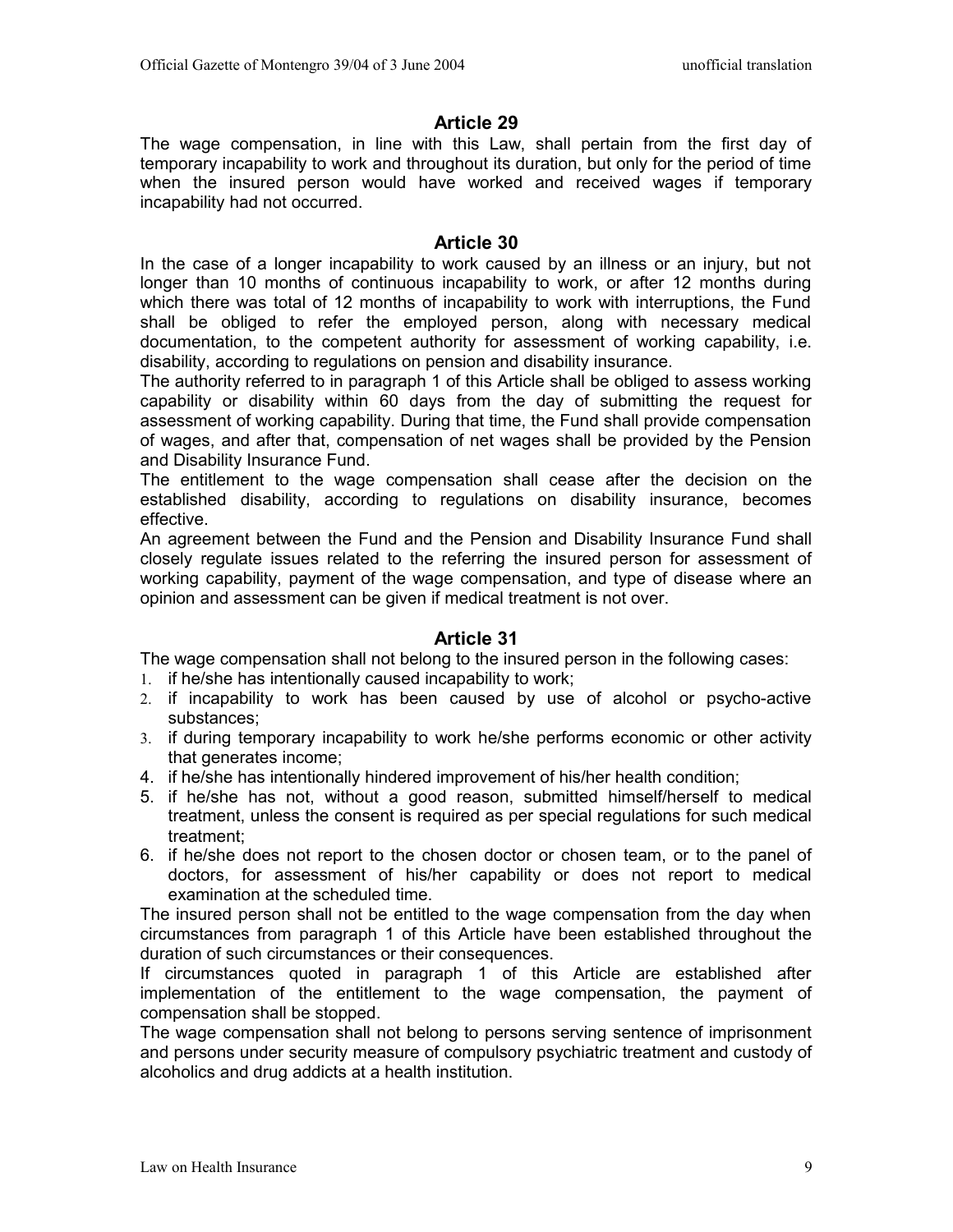The Fund shall closely regulate the method of the implementation of entitlement to temporary incapability to work and the implementation of entitlement to the wage compensation during temporary incapability to work referred to in Article 25-30 of this Law.

### *2.3. The Entitlement to Compensation of Travel Expenses Related to Health Care* **Article 33**

Compensation of travel expenses related to health care shall be provided to the insured, as well as to an escort if needed.

Compensation of the transportation cost shall belong to the insured person when his/her chosen doctor, chosen team or competent panel of doctors refers him/her to another place related to providing health care or for assessment of temporary incapability to work.

Compensation of expenses from paragraph 1 of this Article shall be realized in compliance with the Fund's act.

# **3. The Exercise of Rights and Obligations within Compulsory Health Insurance**

### 3.1. *The Establishment of the Insured Person's Status* **Article 34**

Rights from compulsory health insurance can be exercised by persons whose status of the insured person has been established.

The insured person status can be realized only against one basis.

The insured person status shall be established by the Fund based on the application for compulsory health insurance and such status shall be proved by an appropriate document (hereinafter: medical card) issued by the Fund.

The Fund shall verify medical card on the basis of evidence that the contributions taxpayer has effected all due payments based on contributions for compulsory health insurance within deadlines referred to in Article 67 of this Law.

Individuals who cannot prove their status of insured persons in the way established by paragraph 4 of this Article shall bear the incurred cost when exercising rights from compulsory health insurance, with an exception of urgent health condition.

### **Article 35**

All legal and private entities are obliged to submit to the Fund all data related to application and cancellation of compulsory health insurance for the purpose of implementing rights and obligations deriving from compulsory health insurance.

The deadline for submission of an application for insurance, cancellation or reporting other changes shall be 8 days from the day when conditions for application, cancellation or reporting changes are met.

If the Fund does not approve status of the insured person to the person for whom the compulsory health insurance application has been submitted or approves it upon some other basis, it shall be obliged to issue a formal decision on that.

# **Article 36**

The Fund shall maintain records on insured persons and contribution taxpayers. Records shall be maintained according to uniform methodological principles. Data shall be entered into records according to the uniform code system.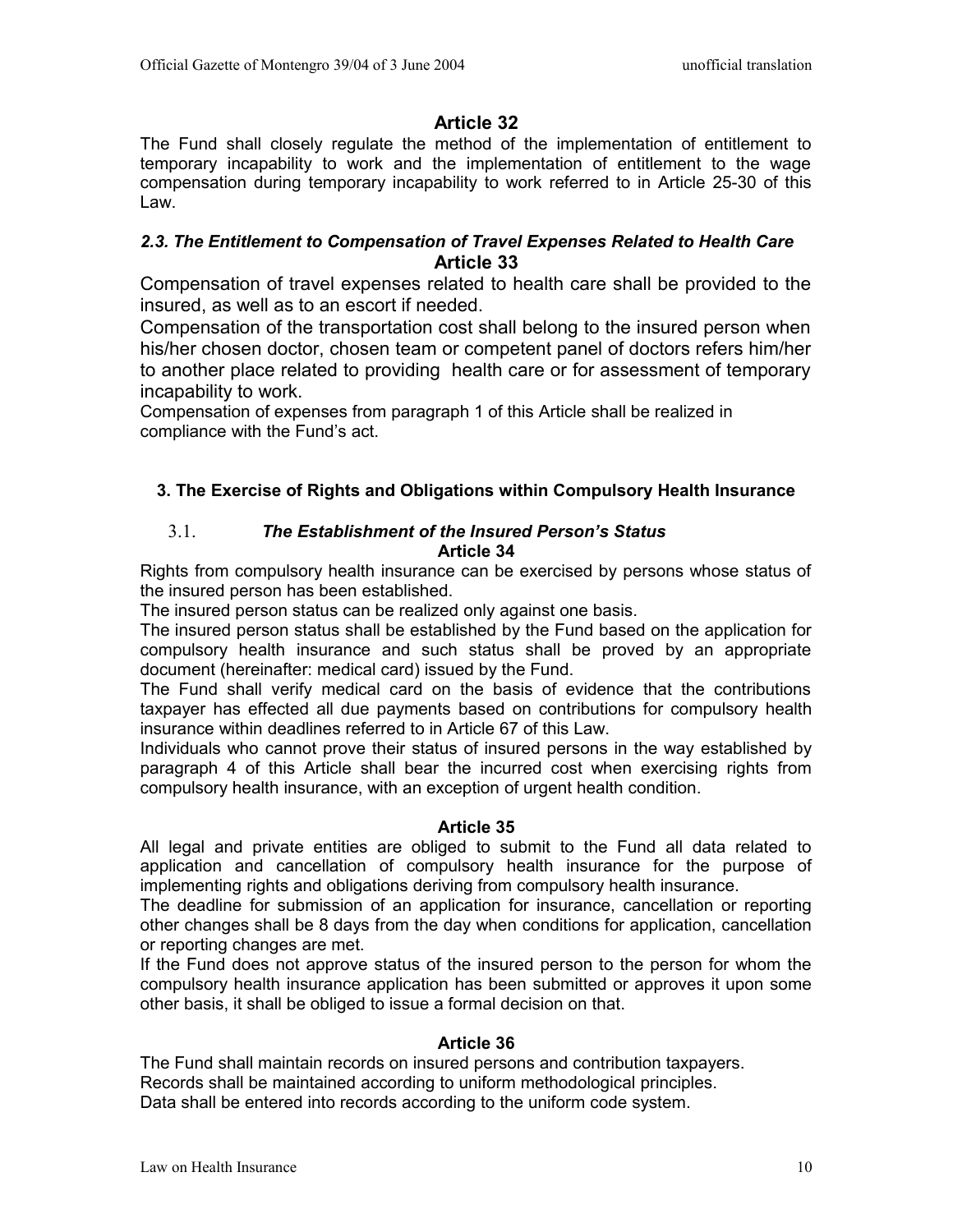Data shall be entered into records on the basis of applications and cancellations, which are to be submitted on prescribed forms that can be submitted electronically too.

In the case the application or cancellation is submitted electronically, the applicant shall be obliged, upon the Fund's request, to submit such applications on the prescribed forms, too.

#### **Article 37**

The following data shall be entered into records:

- 1. on insured persons, and
- 2. on contributions taxpayers of health insurance.

#### **Article 38**

The following data on the insured shall be entered into records:

- 1. surname and name;
- 2. personal ID number and tax ID number;
- 3. gender
- 4. DOB;
- 5. occupation;
- 6. education;
- 7. the insurance basis;
- 8. the date of acquiring and cancellation of the insured person status; and
- 9. the contributions taxpayer.

For the insured, along with data quoted in paragraph 1 of this Article, the following data shall be entered into records:

- 1. the date of acquiring and cancellation of the insured person's status;
- 2. wages, wage compensation and other earnings and compensations for establishing the insurance basis;
- 3. the amount of paid contribution.

#### **Article 39**

Persons obliged to submit data for records are:

- 1. the employer:
	- application of data on contributions taxpayer including registration of business (commencement) and termination of business;
	- applications and cancellation of insurance for beneficiaries quoted in Article 8, paragraph 1, items 1-8, 10,11,12, and 16 of this Law;
	- data on wages and wage compensation used for establishing the insurance basis referred to in Article 8, paragraph 1, items 1-7 of this Law;
	- reporting on changes of data quoted in points 1-3 of this item;
- 2. the insured person who is the contributions taxpayer himself/herself:
	- applications and cancellation of insurance, as well as changes of these data, for the insured quoted in Article 8, paragraph 1, items 9, 13,14,21, and 22 , as well as item 23 of this Law – for the insured who owns agricultural land;

• reporting on data for establishing the insurance basis and changes of those data;

3. The administration authority competent for public revenue affairs – reporting data for the establishing of insurance basis for individuals quoted in Article 8, paragraph 1, items 13,14 of this Law, as well as changes of those data;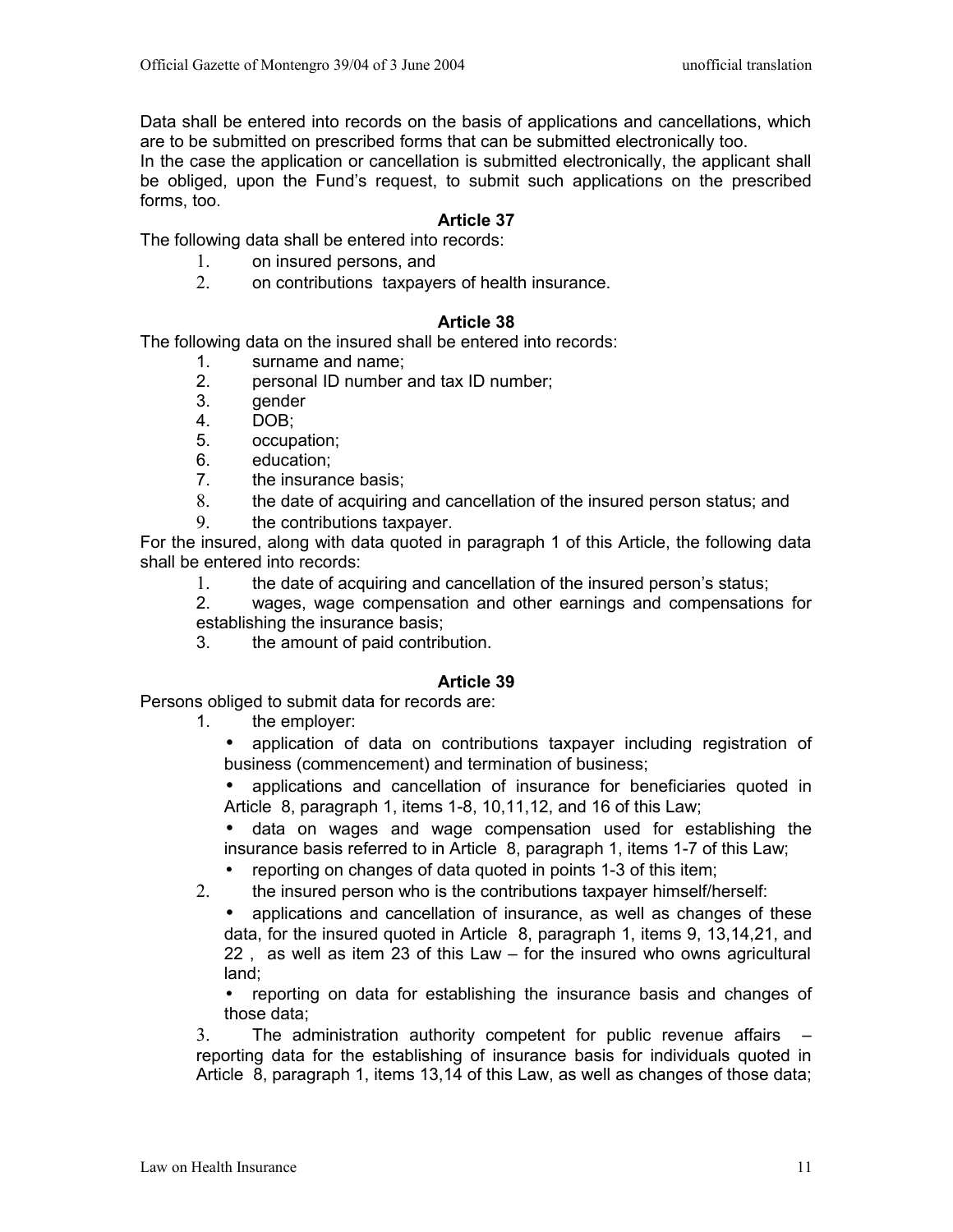4. The Employment Bureau of Montenegro (hereinafter: the Bureau of Labor):

• applications and cancellation of insurance, as well as changes of these data, for the insured quoted in Article 8, paragraph 1, items 15 and 17of this Law;

• reporting on data on the wage compensation and the amount of paid contribution referred to in Article 8, paragraph 1, Item 15 of this Law;

5. The Republic Pension and Disability Fund

• applications and cancellation of insurance, as well as changes of these data, for the insured quoted in Article 8, paragraph 1, item 18 of this Law;

• reporting on data for establishing the amount of pension and the amount of paid contribution referred to in Article 8, paragraph 1, Item 18 of this Law, and changes of these data;

6. The Orthodox Church, the Islamic Congregation, and the Roman-catholic Church for the insured quoted in Article 8, paragraph 1, Item 24 of this Law applications and cancellation of insurance, as well as changes of these data;

7. The local administration body competent for the protection of veterans and the disabled and the competent center for social care for the insured quoted in Article 8, paragraph 1, items 19 and 20 and Article 13 of this Law

• applications and cancellation of insurance, as well as changes of these data;

• reporting data for establishing the insurance basis and changes of those data;

8. The ministry competent for agriculture, forestry, and hydro-economy affairs for the insured who are involved in agriculture as their principal and only occupation referred to in Article 8, paragraph 1, Item 23 of this Law – applications for insurance, cancellations, and changes of those data;

9. Penitentiaries and institutions for accommodation and compulsory treatment of alcoholics and drug addicts and mandatory psychiatric treatment for beneficiaries quoted in Article 8, paragraph 1, Item 25 of this Law - applications and cancellation of insurance, as well as changes of these data;

10. The competent Registrar – reporting on the death of the insured.

#### **Article 40**

The applicant shall be responsible for accuracy of data entered into the application for records referred to in Article 39 of this Law.

The Fund shall be obliged to check the accuracy of data entered into applications referred to in paragraph 1 of this Article, to request evidence and to have insight into records and documents on which data entered into applications are based.

The applicant shall be obliged to provide accurate information, i.e. relevant data for establishing facts related to entitlements within compulsory health insurance to the insured person and to the Fund. The applicant shall also to provide evidence to the Fund and facilitate an insight into records and documentation.

### **Article 41**

Data for records referred to in Article 36 shall be submitted to the Fund, i.e. its organizational unit for:

1. the insured quoted in Article 8, paragraph 1, items 1-8, 10,11,12, and 16 of this Law – according to the employer's headquarters or its organizational unit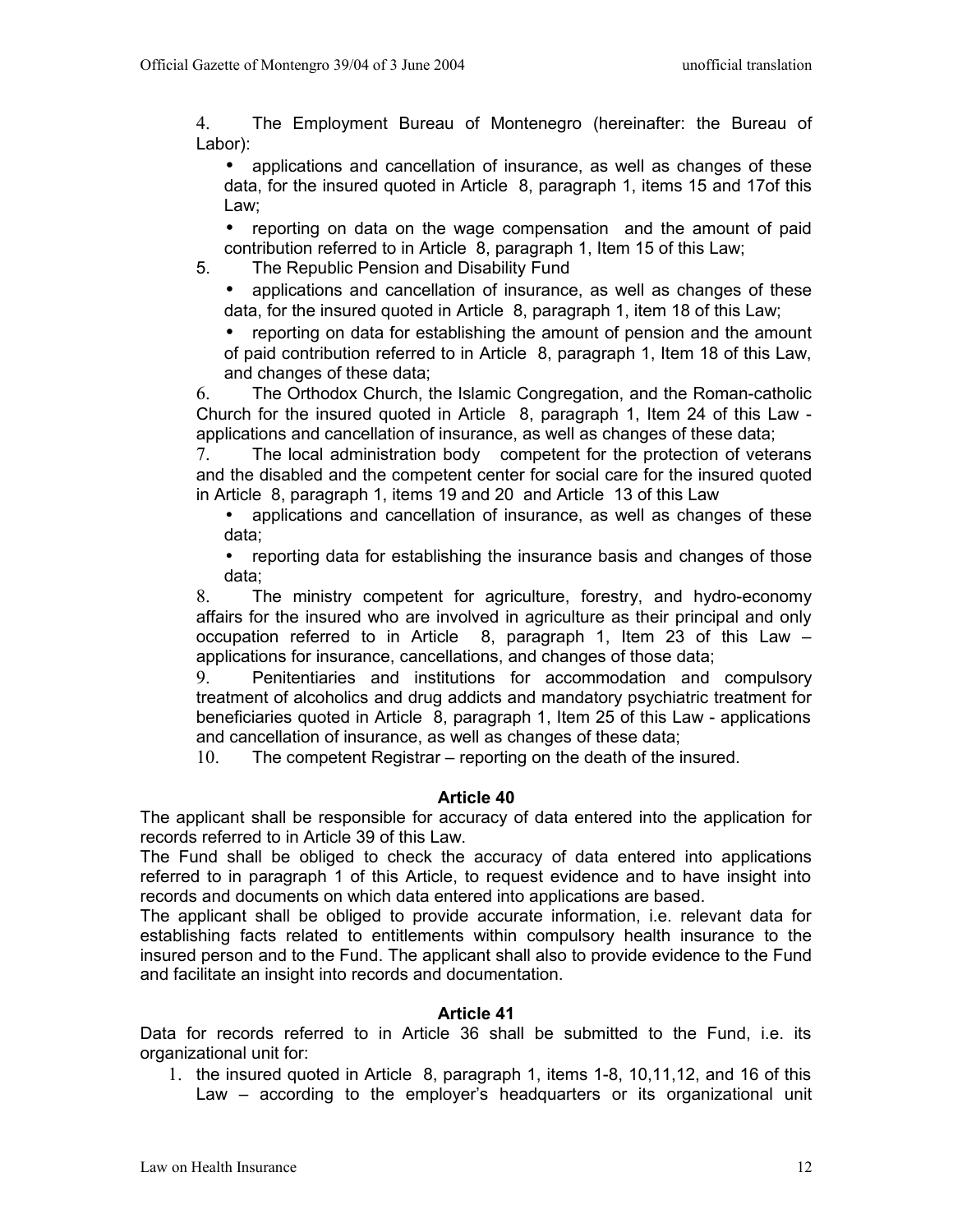(subsidiary, branch-office, sub-office, representative office, agency, and other business and operational units);

- 2. the insured quoted in Article 8, paragraph 1, item 9 of this Law according to the place where they have been insured or had domicile prior to the departure abroad;
- 3. the insured quoted in Article 8, paragraph 1, items 15 and 17 of this Law according to the seat of the Labor Bureau's organizational unit;
- 4. the insured quoted in Article 8, paragraph 1, items 13,14 and 22 of this Law according to the place where beneficiary has registered the activity which is the basis of insurance;
- 5. the insured quoted in Article 8, paragraph 1, items 18-21 and 24-25 of this Law according to the beneficiary's domicile or residency;
- 6. the insured quoted in Article 8, paragraph 1, item 23 of this Law according to the organizational unit of the body competent for public revenue affairs.

#### **Article 42**

The Fund shall establish the status of the insured person, wage or compensation amount, and other earnings used for establishing the insurance basis according to data referred to in Article 39 of this Law.

#### **Article 43**

If the Fund, when checking data quoted in Article 39 of this Law, finds out that the report on wages, wage compensation or insurance basis, as well as data on amount of paid contribution, are not correctly entered or data are not entered in line with health insurance regulations, it shall order the applicant to make corrections within a period of time that cannot be longer than 8 days.

#### **Article 44**

The Fund shall be obliged to issue, upon the insured person's request, a certificate on data entered into records.

The certificate referred to in paragraph 1 of this Article shall have the power of a public document.

#### **Article 45**

Data entered into records referred to in Article 36 of this Law can be subsequently changed in the manner established by this Law in the following cases:

- 1. if the Fund subsequently establishes, through a prescribed procedure, the change of data;
- 2. if data on wages, wage compensation or insurance basis, as well as data on amount of paid contribution have been entered into records based on false documents;
- 3. if it is subsequently found, by checking data or in some other way, that incorrect or incomplete data have been entered into records.

The change of data entered into records shall be performed on the basis of the relevant report on the data change in the procedure envisaged by this Law.

### **Article 46**

The Fund shall be obliged to enter data from submitted applications into records referred to in Article 36 of this Law immediately, but not later than 8 days from the day when the application has been received.

### **Article 47**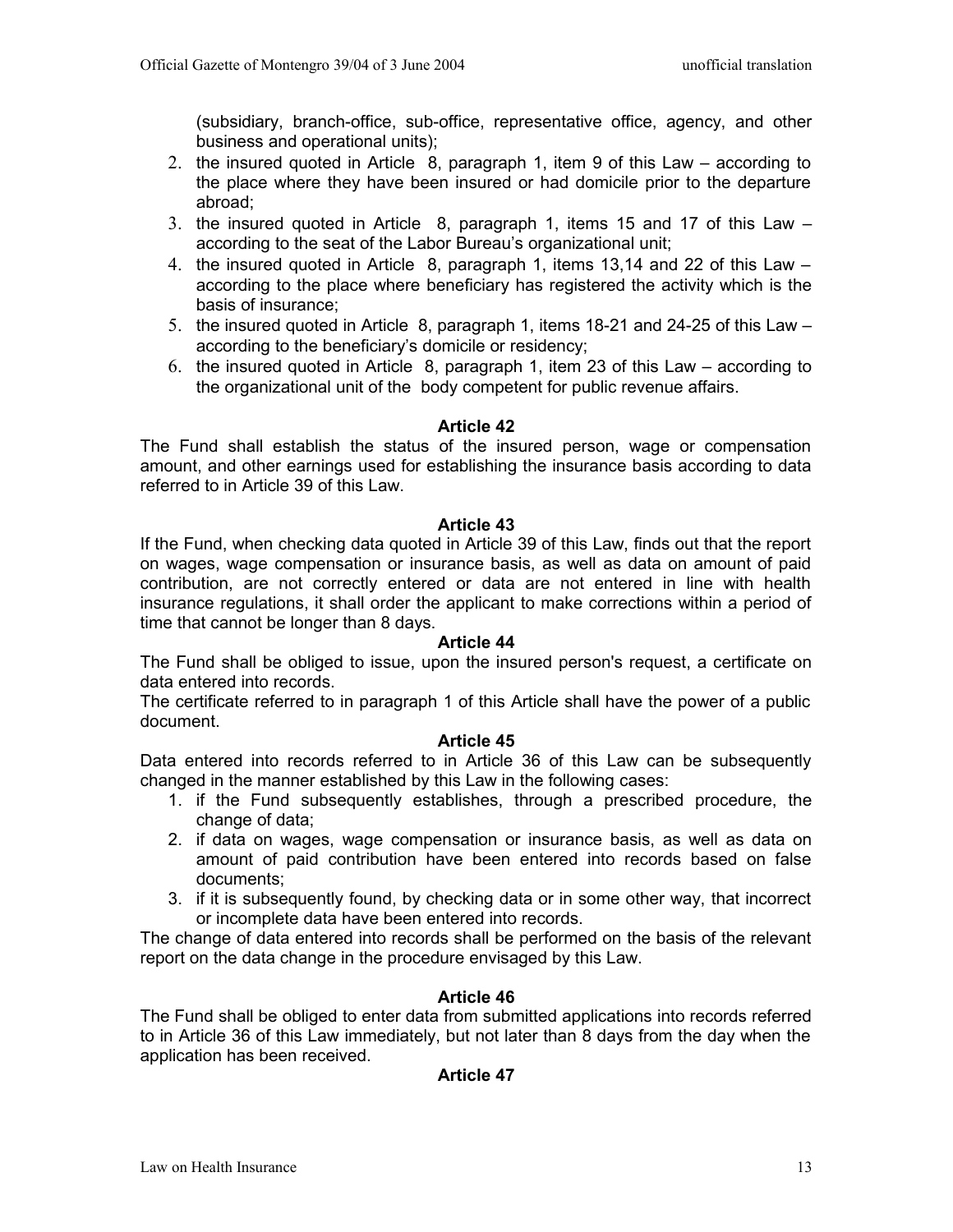Data applications for establishing and maintaining records shall be kept for minimum 10 years since the last data entry into records is made.

#### **Article 48**

Instead of original applications, they can be kept on microfilms or electronically saved.

### **Article 49**

A Commission, established by the Fund, shall destroy original applications based on which data were entered into records.

#### **Article 50**

Data from records can be used for statistical research. Protection of data from records shall be provided in the manner prescribed by the Law.

#### *The Exercise of Rights* **Article 51**

The insured shall implement health care at health institutions and with other entities, i.e. with the chosen team or chosen doctor with whom the Fund has entered an agreement in line with the law.

#### **Article 52**

The insured person shall be referred to medical treatment out of the Republic or abroad on the account of the Fund's means if the illness he/she suffers from cannot be successfully treated in the Republic.

#### **Article 53**

Health care shall be provided to the insured from the Fund's means designated for compulsory insurance, in compliance with the prescribed amount of health care referred to in Article 17 of this Law.

#### **Article 54**

The Fund shall decide on the approving of rights deriving from compulsory health insurance, usually without issuing formal decisions.

The Fund shall issue a formal decision on the rights deriving from compulsory health insurance when it is required by this Law, by the Fund's general legal act, and upon the request of the insured person.

#### **Article 55**

Provisions of the law regulating general administrative procedures shall be applied in the procedure of implementing rights established by this Law if this Law does not regulate it differently.

#### **Article 56**

In the procedure of the implementation of the rights deriving from compulsory health insurance, the first-instance panel of doctors (MD Board), founded by the Fund, shall act as an expert evaluation body. The Ministry shall appoint the second-instance panel of doctors.

#### **Article 57**

The Fund shall decide in the first instance on the rights established by this Law and the Ministry in the second instance.

An administrative procedure can be initiated against the final decision referred to in paragraph 1 of this Article.

#### **Article 58**

The Fund shall keep records in relation to the implementation of rights deriving from compulsory health insurance.

The method of maintaining records and data referred to in paragraph 1 of this Article that are entered into them, the method of maintaining records referred to in Article 36 of this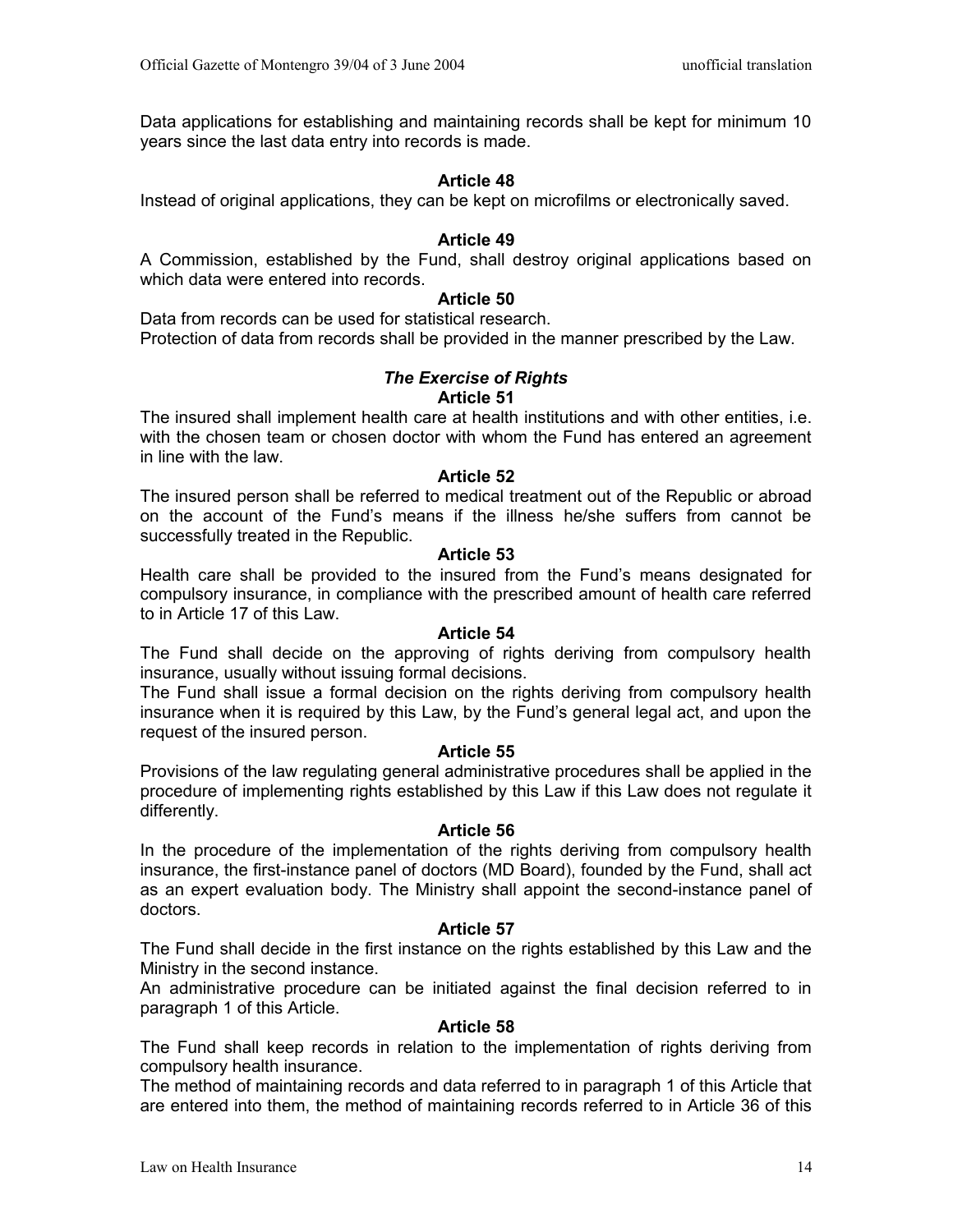Law, the medical card format and procedure for its issuance and utilization, the application and cancellation form and other forms envisaged by this Law shall be defined by the Fund's legal act.

### 4. **Personal Participation (co-payment) of the Insured in the Health Care Cost Article 59**

The insured shall participate in the cost of health care they use.

The Fund shall decide on the amount of such participation of the insured in the cost, upon the approval of the Government of the Republic of Montenegro (hereinafter: the Government).

#### **Article 60**

When establishing the amount of personal participation in the cost of health care, the following shall be taken into consideration: seriousness of the illness, cost of diagnostics, medical treatment and rehabilitation, and the level of health care, as well as the economic status of the insured

### **Article 61**

The following persons are not liable to personal participation in the cost of health care:

- 1. children referred to in Article 12 and 13 of this Law;
- 2. women during pregnancy, delivery and one year after giving birth;
- 3. individuals over 65 years of age;
- 4. socially vulnerable individuals enjoying social benefits on that basis;
- 5. individuals sick with kidney illnesses on dialysis;

6. individuals sick with TB, HIV infections and other infectious diseases in line with the law, malignant diseases, epilepsy, and systemic autoimmune diseases, diabetes, and individuals with mental disorders or mentally retarded persons;

7. blind and deaf-mute children, individuals suffering from paraplegia and quadriplegia, muscular dystrophy, multiple sclerosis and cerebral paralysis;

8. handicapped persons with significant body impairment of minimum 70% that has been established in terms of specific regulations;

9. individuals in life-threatening situation due to an illness or an injury.

Individuals quoted in paragraph 1, Items 7 and 8 of this Article are not liable to copayment for health care on the basis of the Fund's formal decision.

Individuals quoted in paragraph 1, Items 5 and 6 of this Article are not liable to copayment for health care only for the cost of medical treatment of the principal illness.

#### **5. The Funding of Compulsory Health Care Article 62**

Revenues of compulsory health care are as follows:

1. contributions (co-payment) for compulsory health care;

2. It is deleted. (PUBLISHER'S COMMENT: Pursuant to The Law Amending the Law on Budget ("The Official Gazette of the Republic of Montenegro", No. 12/07 dating from 14 December 2007) the provisions of Article 162, item 2 and 3 shall cease to exist;

3. It is deleted. (PUBLISHER'S COMMENT: Pursuant to The Law Amending the Law on Budget ("The Official Gazette of the Republic of Montenegro", No. 12/07 dating from 14 December 2007) the provisions of Article 162, item 2 and 3 shall cease to exist;

- 4. donations;
- 5. those funds based on conventions;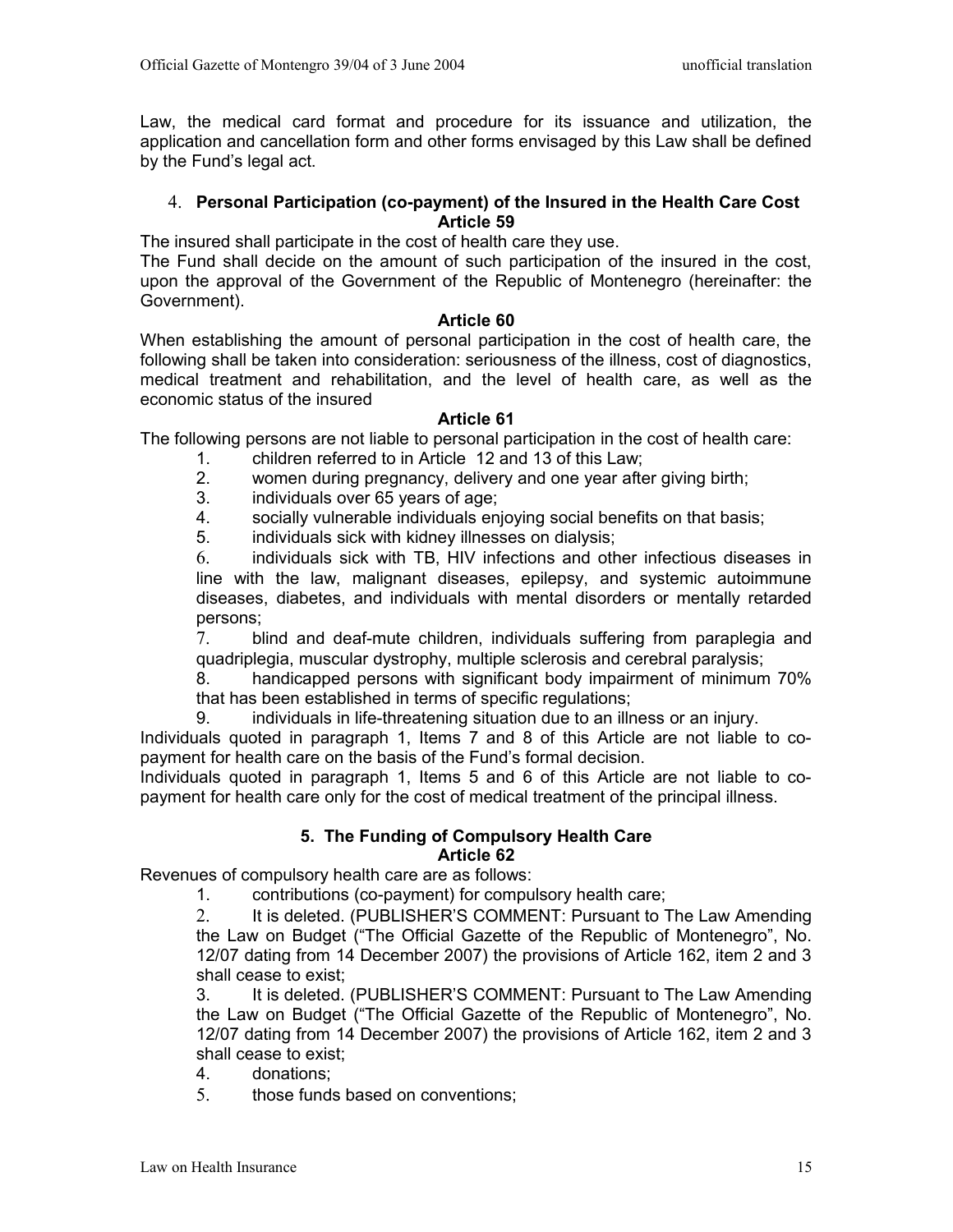- 6. those from damages;
- 7. those from interest, dividends, rents; and
- 8. those from other sources, in line with the Law.

Compulsory health insurance funds may be used only for purposes defined by the Law:

- 1. for the implementation of rights of the insured;
- 2. for covering the cost of compulsory health insurance implementation; and
- 3. other expenditures, in line with the Law.

#### **Articles 64-67**

The following is DELETED: The Law on Contributions for Compulsory Social Insurance ("The Official Gazette of Montenegro", No. 13/07 from 14 December 2007).

#### **Article 68**

Contributions taxpayers shall pay the contribution for compulsory health care to the Fund.

#### **Article 69**

The following is DELETED: The Law on Contributions for Compulsory Social Insurance ("The Official Gazette of Montenegro", No. 13/07 from 14 December 2007).

#### **Article 70**

The Fund shall be entitled to have insight into documentation of the contributions taxpayer in relation to correct calculation and timely payments. It shall be also entitled to request from the administration authority competent for public revenue affairs data on collected contributions.

# **6. Compensation for damages in the Implementation of Compulsory Health Insurance**

# **Article 71**

The insured person who has received a payment from compulsory health insurance to which he/she was not entitled, shall be obliged to return the received amount:

1. if he/she has exercised some right deriving from compulsory health insurance on the basis of incorrect data for which he knew or had to know that they were incorrect. Also, if he/she has received a transfer to which he was not entitled or received it in larger amount than it belonged to him/her;

2. If he/she has received a transfer due to unreported changes that make an impact on the loss of certain right or on its volume and he/she knew or had to know for those changes;

3. If he/she has received payments of higher amounts than established by the formal decision.

Deadlines for overdue claims referred to in paragraph 1 of this Article shall commence from the day when, in the administrative procedure, the formal decision ruling that the effected payment was not pertinent or it was in smaller amount, i.e. from the day when the last incorrect payment has been effected.

### **Article 72**

The Fund shall be entitled to demand damages from the individual who has caused a disease, injury or death of an insured person.

The employer, where the employee who has caused damage is employed at the moment when the damage has occurred, shall be liable for the damage that the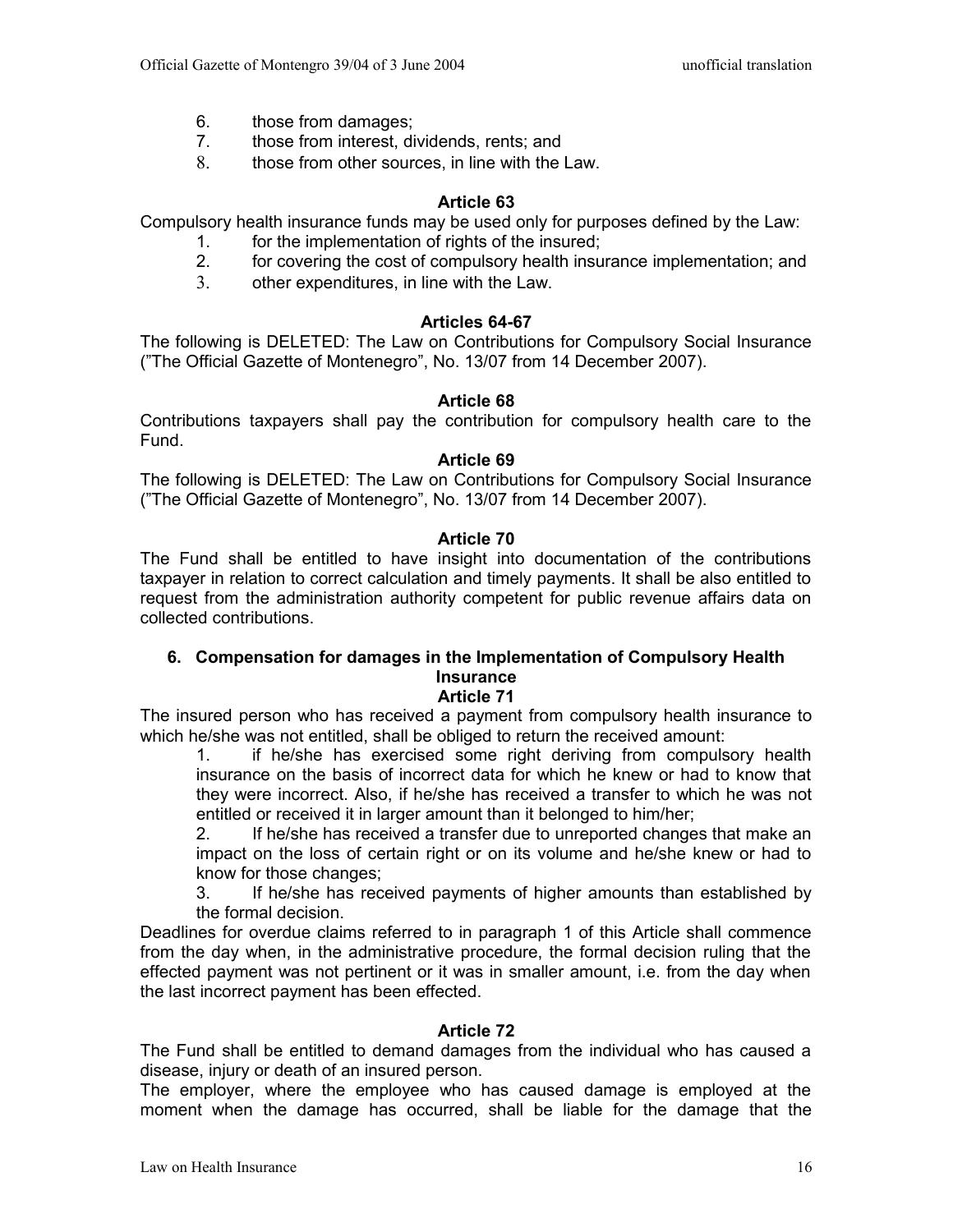employee has caused to the Fund, in cases referred to in paragraph 1 of this Article, at work or related to work.

In cases quoted in paragraph 2 of this Article, the Fund shall be entitled to demand damages even directly from the employee if the damage has been caused intentionally.

### **Article 73**

The Fund shall be entitled to demand compensation from the organization or the employer if a disease, injury or death of the insured person has occurred due to nonconducting of protection measures at work or other measures for the protection of citizens.

The Fund shall be entitled to demand damages from the organization or the employer if the damage has occurred because the employee has started to work without passing mandatory medical examination and it has been additionally established by a medical examination that the employee was not originally capable to work in that job due to his health condition.

#### **Article 74**

The Fund shall be entitled to demand damages from the organization or the employer:

- 1. if the damage has occurred because data have not been submitted or submitted data were untruthful on facts on which the acquiring or definition of rights depend;
- 2. if the payment has been effected on the basis of untruthful data in the report on employee's commencement at work or because changes have not been reported that make an impact on the loss of rights or their volume or if the report has been submitted after the prescribed deadline.

The Fund shall be entitled to demand damages from the insured person who is obliged to submit applications by himself/herself or to give certain data related to compulsory health care – if the damage has occurred because the application or data have not been submitted or submitted data have been untruthful.

### **Article 75**

The Fund shall be entitled to demand damages from the doctor who unlawfully establishes temporary incapability to work of the insured person if the Fund has effected the wage compensation based on that fact.

If the damage referred to in paragraph 1 of this Article has occurred due to unlawful performance of the panel of doctors, members of the panel are liable for the damage.

The Fund shall be entitled to demand damages from the doctor or institution providing health services if the damage has occurred due to incorrect medical treatment of the insured person.

The employer, who effected wage compensation, shall be also entitled to damages referred to in par, 1, 2, and 3 of this Article.

#### **Article 76**

The amount of compensation shall be established according to the treatment cost and other related costs, cash compensations effected to the beneficiary according to this Law's provisions, and other transfers for which the Fund has been charged.

When establishing the amount of damage, amounts of paid contributions for compulsory health insurance shall not be taken into consideration.

### **Article 77**

The Fund shall be entitled to demand damages also from the insurance company directly for the damage caused by driving a motor vehicle.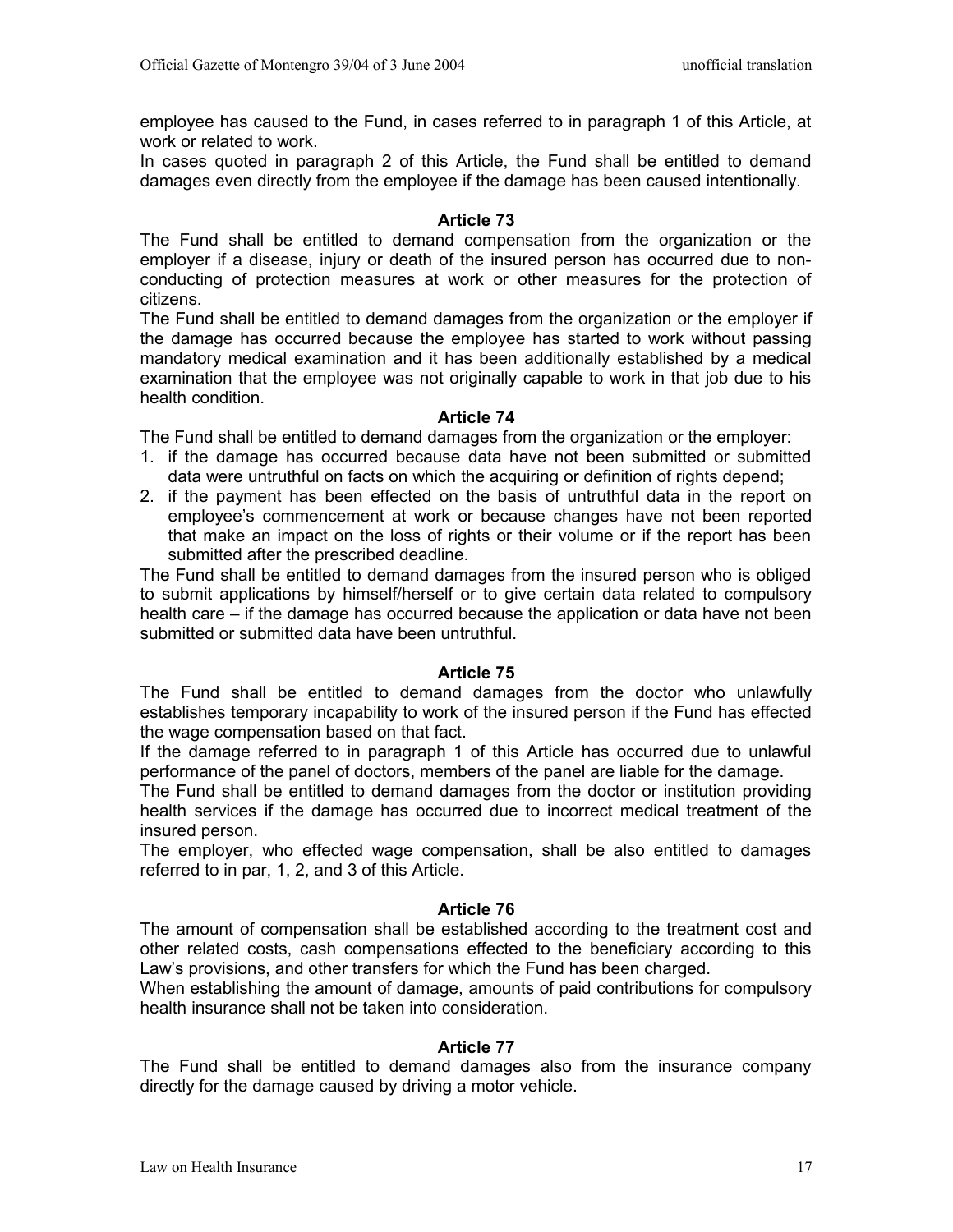After it has been established that damage was caused in implementing compulsory health care, the person who caused the damage should be called to compensate the damage within a certain deadline.

If the damage has not been compensated within given deadline, the Fund shall realize its claim for compensation by pressing charges before the competent court of justice.

#### **II. VOLUNTARY HEALTH INSURANCE Article 79**

Through voluntary health insurance, citizens may provide for themselves and members of their families:

- Special conditions of health care, within the established standards, in regard to staff, accommodation, and the time of health care provision;
- rights that are not provided by compulsory health insurance, in compliance with this Law

### **Article 80**

Employers can also provide voluntary health insurance for their employees too.

### **Article 81**

The Fund shall provide and implement voluntary health insurance in compliance with this Law.

#### **Article 82**

The Fund shall keep records of voluntary health insurance funds separate from compulsory health insurance funds, as well as separate finances for these two types of insurance.

Voluntary health insurance funds can be used only for the defined purposes.

### **Article 83**

The Fund shall establish voluntary health insurance premiums depending on the risk the insured are exposed to, taking into consideration age, gender, bonus and malus, mortality tables, illness tables, and duration of concluded insurance contracts.

The Fund shall be obliged to:

- provide voluntary insurance as long-term insurance;
- enter insurance contracts with individuals who express their wish to be insured for rights deriving from voluntary health insurance;
- provide equal rights and obligations within voluntary health insurance for all insured persons.

### **Article 84**

The Fund shall establish methods and conditions for using entitlements from voluntary health insurance, the amount and terms of payment of premiums, upon the approval by the Ministry.

### **Article 85**

The Fund, implementing voluntary health insurance, shall contract provision of health services with health institutions.

The contract referred to in Paragraph 1 of this Article shall regulate the type and quality of health services, volume, charge, calculation method, and payment terms, as well as other mutual rights and obligations.

### **Article 86**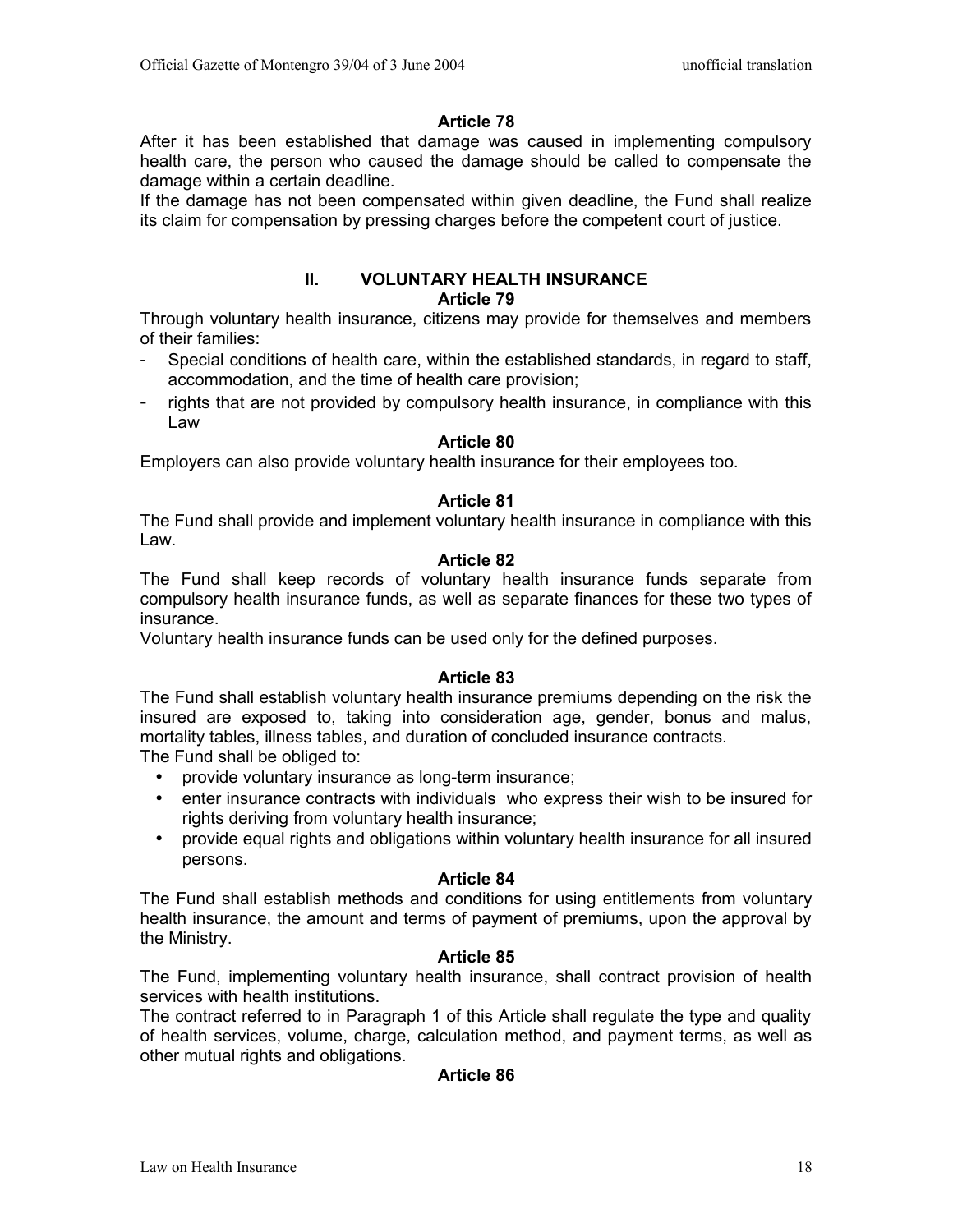Voluntary health insurance can be provided by other legal entities in compliance with the specific law.

### **III. THE FUND**

#### **1. The Organization and the Functioning of the Fund Article 87**

The Fund is an organization performing public authority in deciding on rights and obligations deriving from compulsory health insurance, as established by this Law. The Fund has a legal entity status with rights, obligations, and accountability that are established by this Law and by the Fund Statute.

### **Article 88**

The Fund shall carry out the following activities:

- 1. participates in implementation of the health policy in relation to compulsory health insurance;
- 2. defines the volume of health care standards, in line with this Law;
- 3. maintains records on the insured and contribution taxpayers and controls applications and cancellations of the insured;
- 4. performs activities related to the implementation of rights of the insured; takes care of lawful implementation of such rights and renders expert assistance in implementing rights and protecting their interests;
- 5. establishes priorities in funding health care from compulsory insurance funds;
- 6. establishes criteria for contracting health care providers referred to in Article 99, enters contracts with them, and monitors the implementation of contractual obligations;
- 7. establishes criteria and standards for establishing charges for health services included in compulsory health insurance, sets up charges and payment terms;
- 8. provides the implementation of international agreements on compulsory health insurance;
- 9. develops the annual health care plan, the annual financial plan, and adopts the annual business report: (PUBLISHER'S COMMENT: Pursuant to the Law Amending the Law on Budget ("The Official Gazette of the Republic of Montenegro", No. 12/07 dating from 14 December 2007) the provisions of Article 88, item 9 in the part related to the authorities to bring annual financial plan are declared void and null).
- 10. establishes the co-payment of the insured for health care referred to in Article 59 of this Law;
- 11. reviews the situation in the area of health insurance and develops measures for efficient functioning of health insurance in the Republic;
- 12. implements voluntary health insurance;
- 13. performs other activities related to the implementation and realization of the rights deriving from compulsory health insurance, in compliance with this Law, the Statute and other legal acts of the Fund.

### **Article 89**

The Fund's bodies are the Board of Directors and the Director.

**Article 90 (The Official Gazette of the Republic of Montenegro", No. 23/05)** The Board of Directors shall manage the activities of the Fund.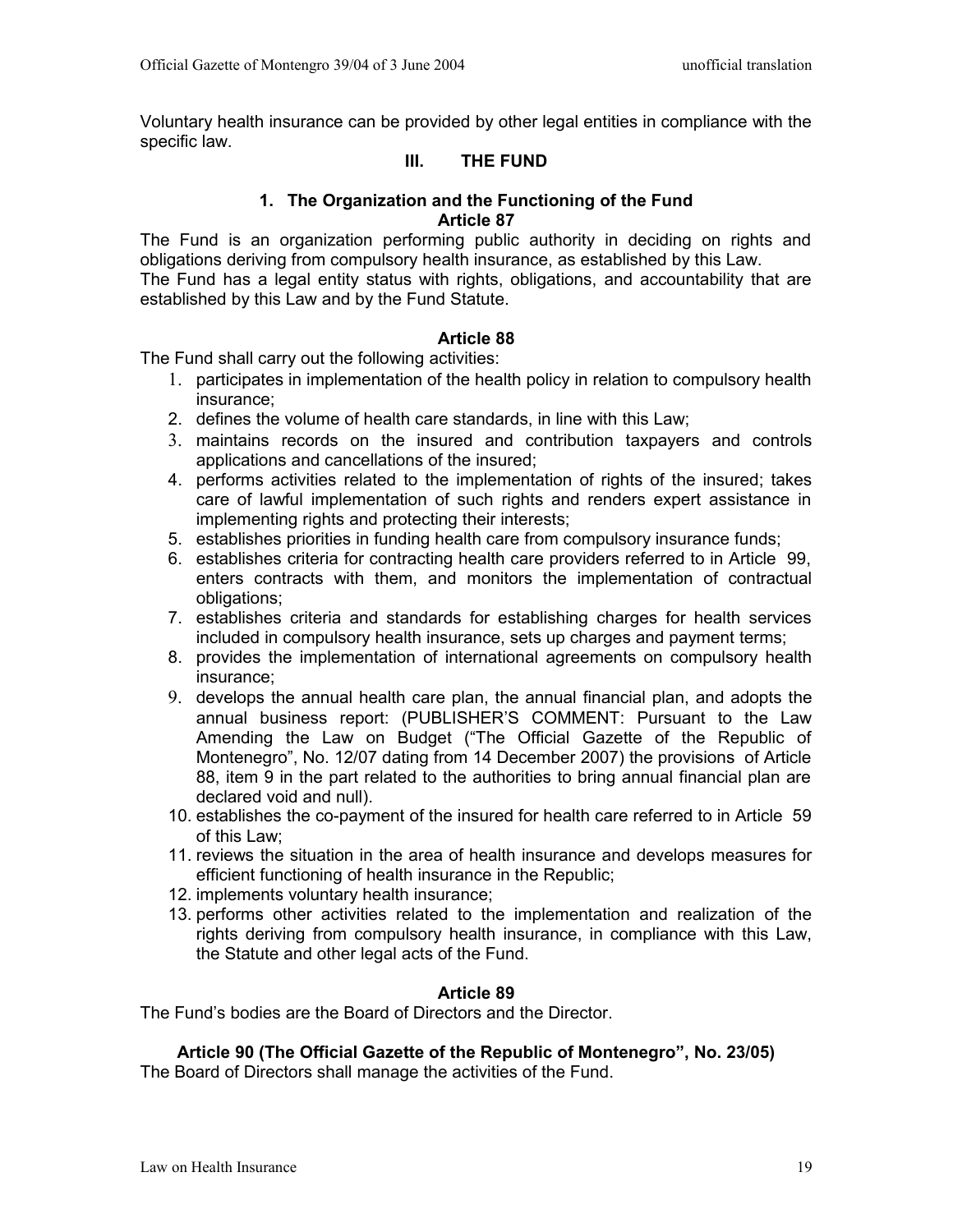The Board shall be consisted of 13 members who shall be appointed and relieved of duties by the Government:

1. two representatives proposed by the Association of Independent Unions of Montenegro;

2. two representatives proposed by the Chamber of Commerce of Montenegro;

3. one representative proposed by the Association of Pensioners of Montenegro;

4. one representative proposed my Doctors', Dentists' and Pharmaceutical Association;

5. five representatives proposed by the Ministry.

Board Members of the Fund shall be appointed for the period of 4 years.

The Board of the Fund shall elect and relieve of duties the Chairmen and Deputy Chairmen of the Board among the Board members.

#### **Article 91**

The Fund Board shall:

1. develop the Statute and other general legal acts of the Fund, in line with the Law;

2. develop the annual plan of health care, the annual financial plan, and adopts the annual business report and closing accounts of the Fund: (PUBLISHER'S COMMENT: Pursuant to the Law Amending the Law on Budget ("The Official Gazette of the Republic of Montenegro", No. 12/07 dating from 14 December 2007) the provisions of Article 91, item 2 in the part related to the authorities to bring annual financial plan are declared void and null).

3. establish criteria and standards for establishing charges for health services included in compulsory health insurance, sets up charges and payment terms;

4. review the situation in the area of health insurance and propose measures for efficient functioning and development of health insurance in the Republic;

5. perform other activities in compliance with the Law, and the Statute of the Fund.

### **Article 92**

The Director shall: organize activities and business of the Fund, represent and act for the Fund, execute decisions of the Fund's Board and be responsible for legality of the Fund's activities, manage expert services, proposes development of legal acts, and shall perform other duties established by the Fund's Statute.

The Fund's Board of Directors shall appoint (through a public advert) and relieve of duties the Fund Director, with prior approval of the Government.

The Director of the Fund shall be elected for the period of 4 years.

### **Article 93**

The expert services of the Fund shall perform administrative, legal, financial, and other activities of the Fund.

The Fund's expert services shall be organized in such a manner that they facilitate efficient performance of the Fund's activities and the implementation of the rights deriving from compulsory health insurance.

The internal organization and systematization of the Fund's expert services shall be regulated by Fund's legal act.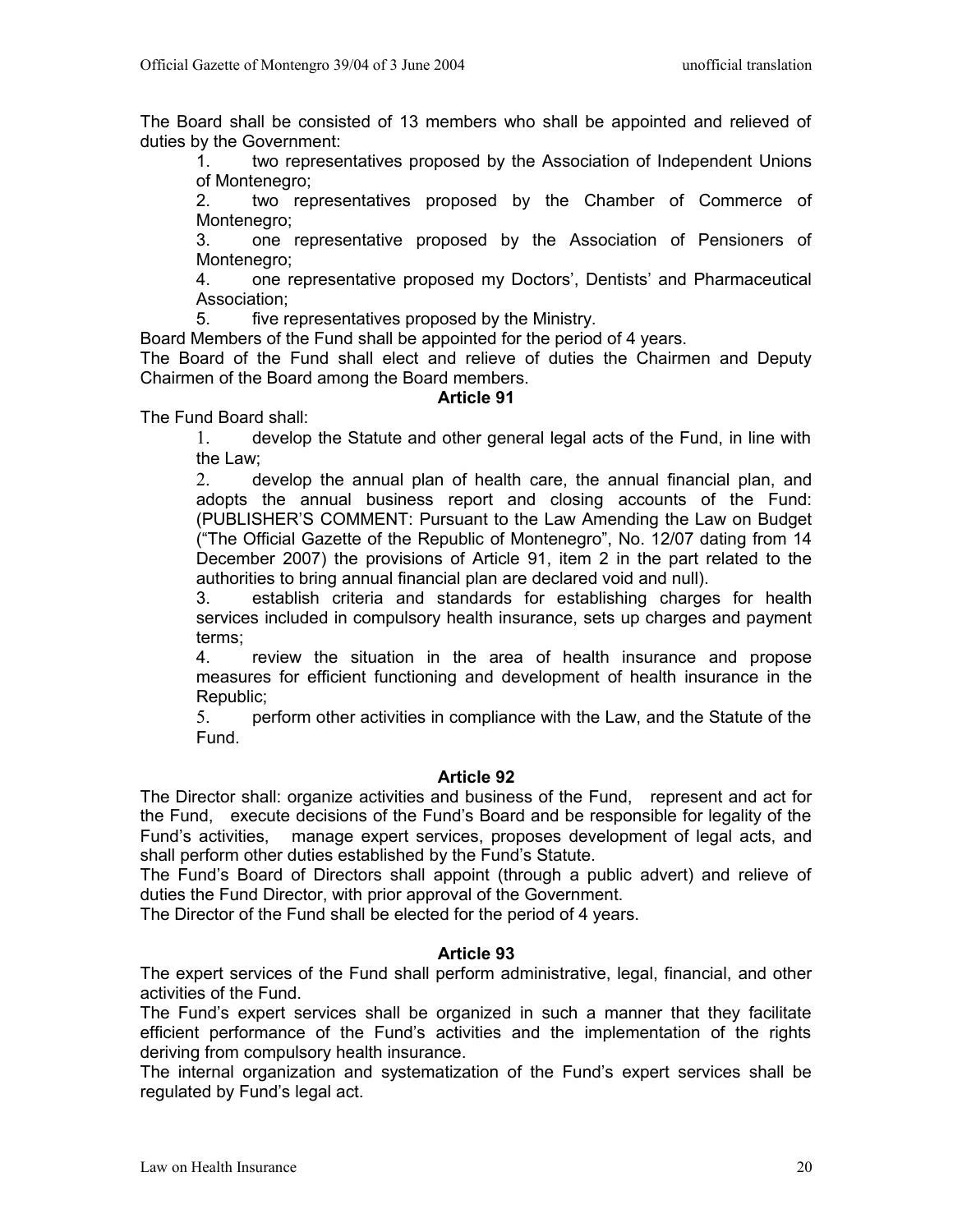The Ministry shall give consent to the Act from paragraph 3 of this Article.

### **Article 94**

The Statute of the Fund shall establish in particular: the organization of the Fund, rights, obligations, accountability, the method of decision-making and the functioning of the Board of Directors, conditions for appointment, mandate, rights, obligations, responsibility of the Fund's Director, transparency of the Fund's activities, method of performing administrative-expert and other activities, as well as other issues relevant to the Fund's activity.

The Government shall give approval of the Fund's Statute.

The Statute and other general legal acts of the Fund that regulate rights and obligations from the compulsory health insurance shall be published in "The Official Gazette of Montenegro".

#### **Article 95**

The Fund's activity shall be made public.

The Fund shall be obliged to submit to the Government the report on activities for previous year, at least once a year, but not later than March 31 of the current year.

#### **Article 96**

The Ministry shall supervise legality and appropriateness of activities of the Fund, in compliance with the specific law.

#### **Article 97**

It is DELETED. (The Law Amending the Law on Budget ("The Official Gazette of the Republic of Montenegro", No. 12/07 dating from 14 December 2007);

#### **Article 98**

It is DELETED. (The Law Amending the Law on Budget ("The Official Gazette of the Republic of Montenegro", No. 12/07 dating from 14 December 2007);

#### **2. Relations between the Fund and Health Institutions Article 99**

The provision of health services referred to in Article 16 of this Law shall be regulated by an agreement that the Fund enters with health service providers, in compliance with this Law.

Criteria for entering into an agreement referred to in paragraph 1 of this Article and payment terms for health services shall be regulated by the Ministry at the proposal of the Fund, upon the approval obtained from the Medical Committee, taking into account the following:

- the number of the insured on the primary health care level;
- established charges as per the type of health services;
- programs of certain types of health care;
- other objective indicators of the health care cost.

#### **Article 100**

In order to implement the established health care volume within compulsory health insurance, the Fund shall annually invite all health service providers, within the health institution network, to enter into contracts with the Fund in line with the legal act referred to in Article 99, paragraph 2 of this Law, which has to be enclosed in the invitation.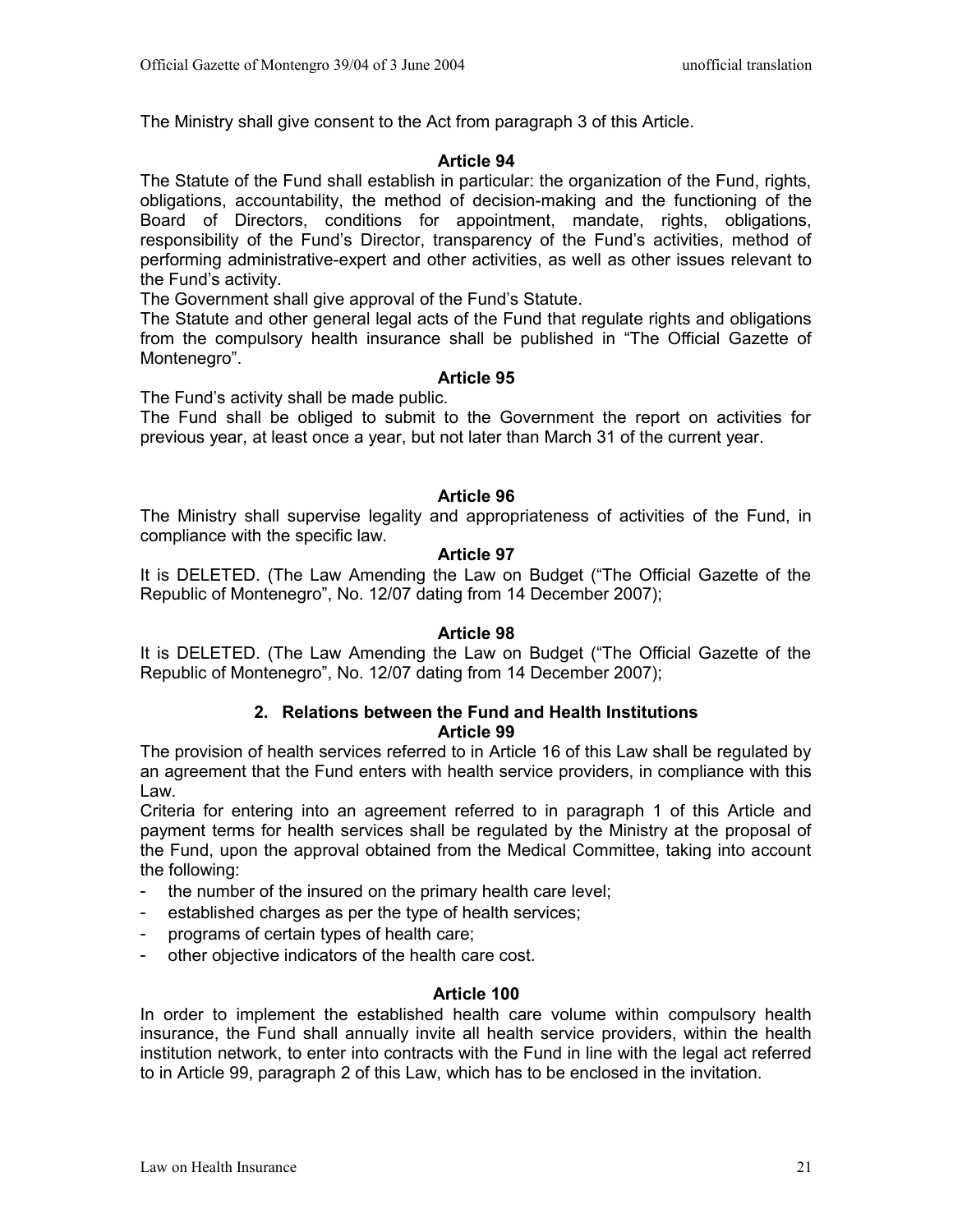Health care providers, which are interested in entering into the contract, shall be obliged to submit to the Fund their offers with financial and other data related to the provision of health services, as per methods and deadlines envisaged by the Fund's legal act quoted in Article 99, paragraph 2 of this Law.

The Board of Directors of the Fund, at the proposal of Director of the Fund, shall make a decision on the selection of health care providers who they will enter into contracts with, and on the basis of the Committee's report for the assessment of the requirements for concluding the contracts.

The Committee referred to in paragraph 3 of this Article shall be appointed by the Fund's Board of Director on annual basis.

Based on the decision referred to in paragraph 3 of this Article, the Director shall enter into contracts with health service providers.

The health service provider who has not been awarded the contract shall be entitled to appeal to the Ministry as the second instance body.

#### **Article 101**

As an exception, the Fund shall enter the contract directly, without invitation, when contracting health institutions that perform public health activities, blood transfusion, standardization, transplantation of human body parts, urgent medical assistance, the Clinical Center, and the IPH for the part of activities that are financed from the Fund's means allocated for compulsory health insurance, as well as accredited health institutions.

#### **Article 102**

Contracts shall be entered at latest by March 31 for the current year.

If the contract has not been entered within the deadline quoted in paragraph 1 of this Article, provisions of the contract from the previous period shall be applied.

The contract referred to in paragraph 1 of this Article shall define: the type, volume, scope, quality, and other set standards of health care and health services, the method of calculation and payment for health services, the control of spending funds and meeting contractual obligations, as well as reasons and conditions for the contract cancellation.

### **Article 103**

The Fund shall control the spending of funds that the health institution has earned from the contract made with the Fund.

The Fund's Director shall authorize officials who will perform the control referred to in paragraph 1 of this Article.

# **IV. SUPERVISION**

### **Article 104**

The Ministry shall supervise the implementation of this Law, in line with the specific law.

# **V. PENAL PROVISIONS**

#### **Article 105**

The legal entity or the employer shall be fined with twenty-fold to three hundred-fold the amount of the lowest wage in the Republic if:

- 1. It does not effect to the insured person the wage compensation during his/her temporary incapability to work or the compensation of travel expenses, in line with provisions of Article 25,26, and 33 of this Law;
- 2. it does not maintain or unduly maintains records of the insured, or refuses to submit certain data to the Fund or submit incorrect data and information on the insured or does not rectify incorrect data as instructed by the Fund, or prevents the review of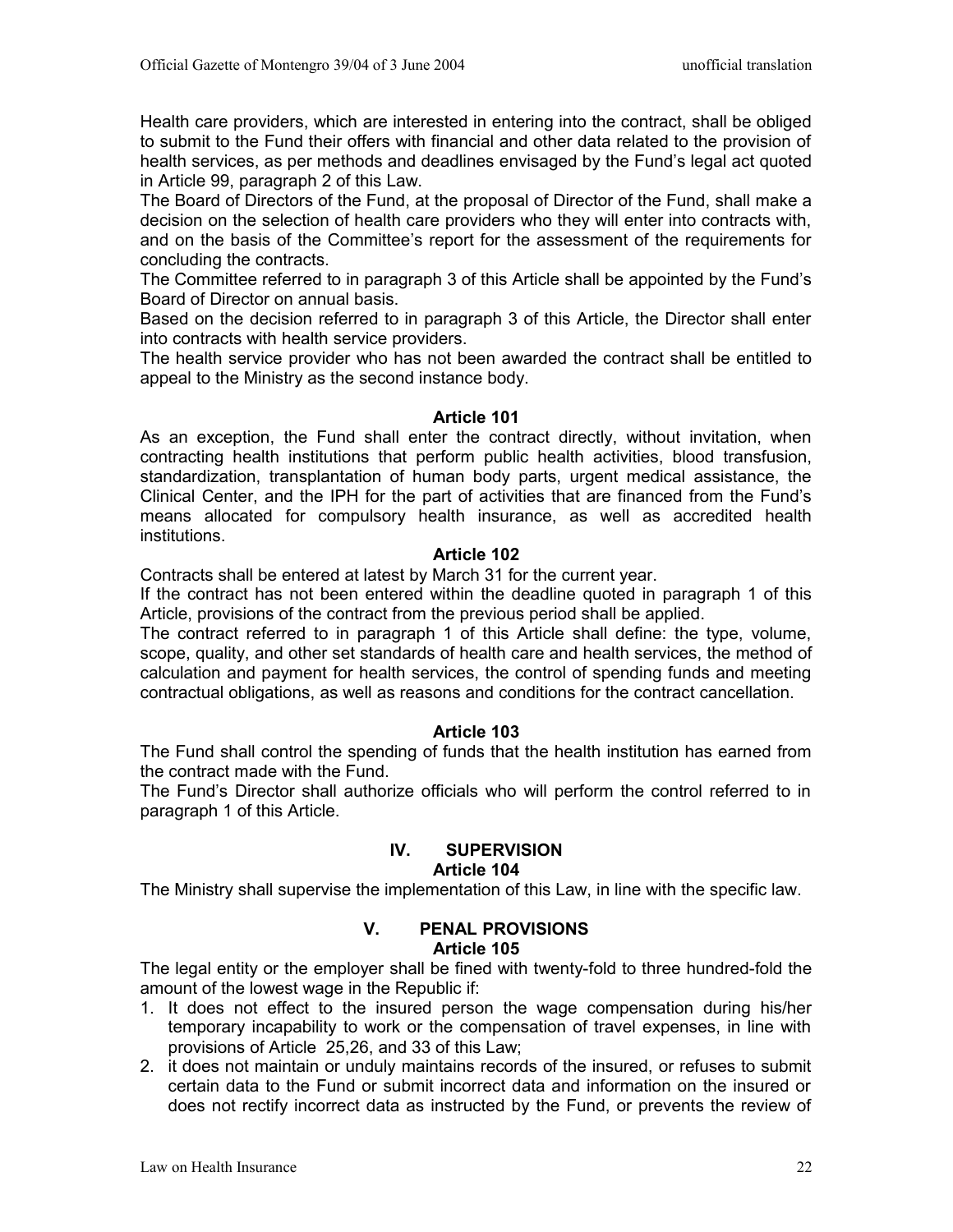business books or records related to compulsory health insurance, in line with provisions of Article 40 and 43 of this Law;

3. it does not submit application for compulsory health insurance of the insured person, cancellation or change of application, or does not submit them within the deadline, in line with the provision of Article 35 of this Law;

### **Article 106**

The insured person shall be fined with ten-fold to thirty-fold the amount of the lowest wages in the Republic for an offence if: he/she deliberately causes his/her incapability to work, if he/she deliberately prevents improvement of his/her health condition or prevents making himself/herself fit to work, or if he/she makes earnings during sick leave or undertakes some private activity (Article 31).

#### **Article 107**

The chosen team, chosen doctor or members of the panel of doctors shall be fined with ten-fold to thirty-fold the amount of the lowest wages in the Republic for an offence if they unlawfully establish the insured person's temporary incapability to work referred to in Article 25 of this Law.

#### **VI. TRANSITIONAL AND FINAL PROVISIONS Article 108**

Regulations for the implementation of this Law shall be developed within one year from the day of enactment of this Law.

The existing regulations shall be applied, unless they are contrary to this Law, until the regulations based on this Law are developed.

### **Article 109**

The former Republic Health Fund shall continue with its activities as the Republic Health Insurance Fund, with rights and obligations as per this Law.

The Fund referred to in paragraph 1 of this Article shall be obliged to harmonize its organization and functioning with provisions of this Law within 6 months from the day of enactment of this Law.

#### **Article 110**

The Board of Directors shall be appointed within 90 days from the date of enactment of this Law, in line with provisions of this Law.

The Fund's Council shall continue to perform duties within its mandate until the Board is appointed.

#### **Article 111**

The Fund shall develop legal acts for the implementation of this Law within one year from the day of constituting the Board of Directors of the Fund.

#### **Article 112**

Implementing rights and obligations within compulsory health insurance, legal and private entities shall be obliged to harmonize their businesses with provisions of this Law within one year from the day of enactment of this Law.

#### **Article 113**

The insured, who have commenced to exercise rights to health care and other rights deriving from compulsory health insurance before enactment of this Law, shall continue to exercise such rights according to provisions of this Law.